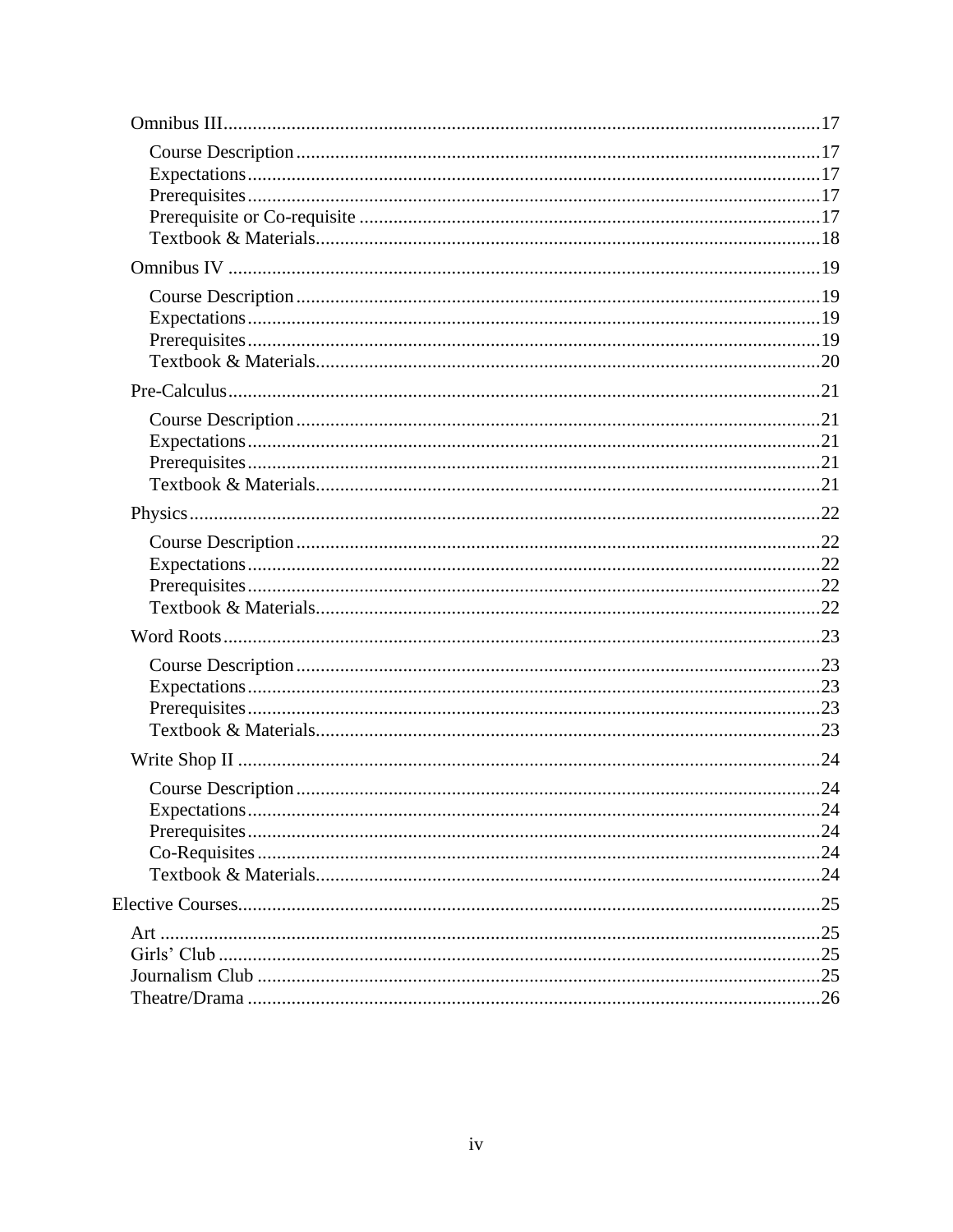# High School Courses

## <span id="page-4-1"></span><span id="page-4-0"></span>8th & 9th Grade Grammar

#### <span id="page-4-2"></span>Course Description

Practice with active and passive verbs, perfect paragraph unity and coherence, and improve choppy and stringy sentence writing with *Grammar and Composition III*. Further work with clauses and diagraming will help your child correctly construct sentences. With ample examples and practice exercises plus a handbook of grammar rules, this work-text provides the perfect tools for enhancing your child's language abilities.

### <span id="page-4-3"></span>Expectations

This work-text includes daily exercises for your child to practice punctuation, capitalization, recognition and proper use of parts of speech, and application of those concepts to write clear and concise compositions.

Parents will be expected to grade their student's daily work for this class.

#### <span id="page-4-4"></span>**Prerequisites**

<span id="page-4-5"></span>None

| <b>Edition</b><br><b>Textbook Description</b>         |                 | <b>Item Number</b> |
|-------------------------------------------------------|-----------------|--------------------|
| Abeka Grammar & Composition III Student Workbook      | 6 <sup>th</sup> | 341894             |
| Abeka Grammar & Composition III Teacher Key           | 6 <sup>th</sup> | 341908             |
| Abeka Grammar & Composition III Quiz and Test Booklet | 6 <sup>th</sup> | 341916             |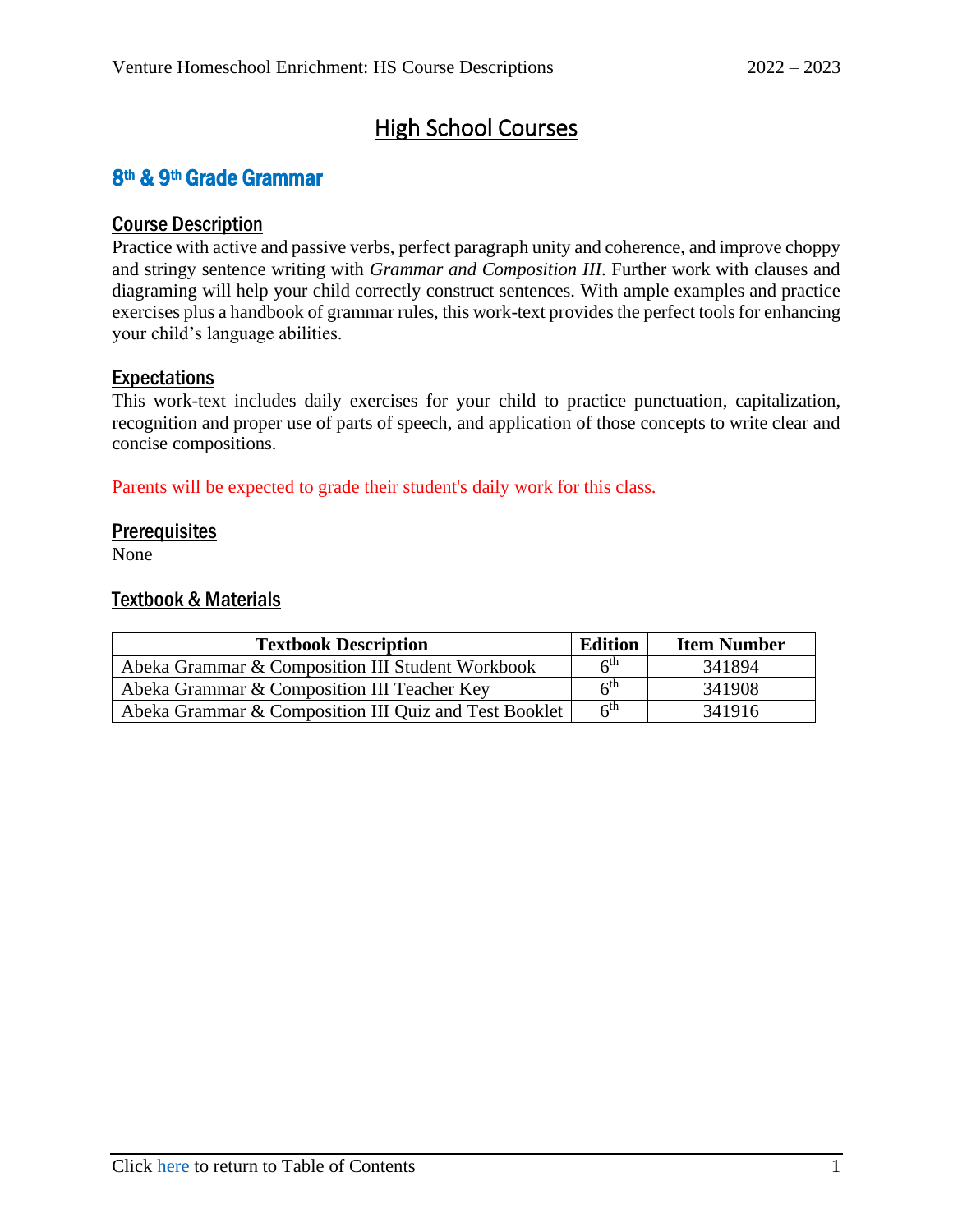## <span id="page-5-0"></span>9th Grade Leadership

#### <span id="page-5-1"></span>Course Description

This course is designed to help our  $9<sup>th</sup>$  grade students develop into strong leaders. It uses images to engage the students in discussions to help them learn who they are in Christ and to encourage them to become lifelong learners.

#### <span id="page-5-2"></span>Expectations

There will be weekly reading with a few reflective questions.

#### <span id="page-5-3"></span>**Prerequisites**

None for 2022-2023 School Year

#### <span id="page-5-4"></span>Textbook & Materials

| <b>Textbook Description</b>                    | Author                            | <b>ISBN Number</b> |
|------------------------------------------------|-----------------------------------|--------------------|
| Next Up: 8 Shifts Great Young Leaders Make     | Jonathan Pearson   978-0802411716 |                    |
| Trial and Triumph: Stories from Church History | Richard Hannula   978-1885767547  |                    |

## <span id="page-5-5"></span>9<sup>th</sup> Grade Literature

#### <span id="page-5-6"></span>Course Description

This grade 10 textbook features interesting stories and poems from world literature. Categories are arranged by literary devices before moving on to excerpts in historical sequence, helping students to think through the history of ideas from a Christian perspective; units include aspiration, Greece, the Modern Age, paradox, and suspense & mystery. Descartes, Robert Frost, Rossetti, Emily Dickinson, and others are among the prominent authors represented. Lessons include bolded & defined vocabulary words, as well as end-chapter questions.

#### <span id="page-5-7"></span>Expectations

Students should expect to spend about 45 minutes each day for this class.

#### <span id="page-5-8"></span>**Prerequisites**

<span id="page-5-9"></span>None

| <b>Textbook Description</b>                                | <b>Edition</b> | <b>Item Number</b> | <b>ISBN Number</b> |
|------------------------------------------------------------|----------------|--------------------|--------------------|
| Abeka 10 <sup>th</sup> Grade World Literature <sup>1</sup> |                | 115401             | N/A                |
| Julius Caesar                                              |                | N/A                |                    |
| Silas Marner                                               |                | N/A                |                    |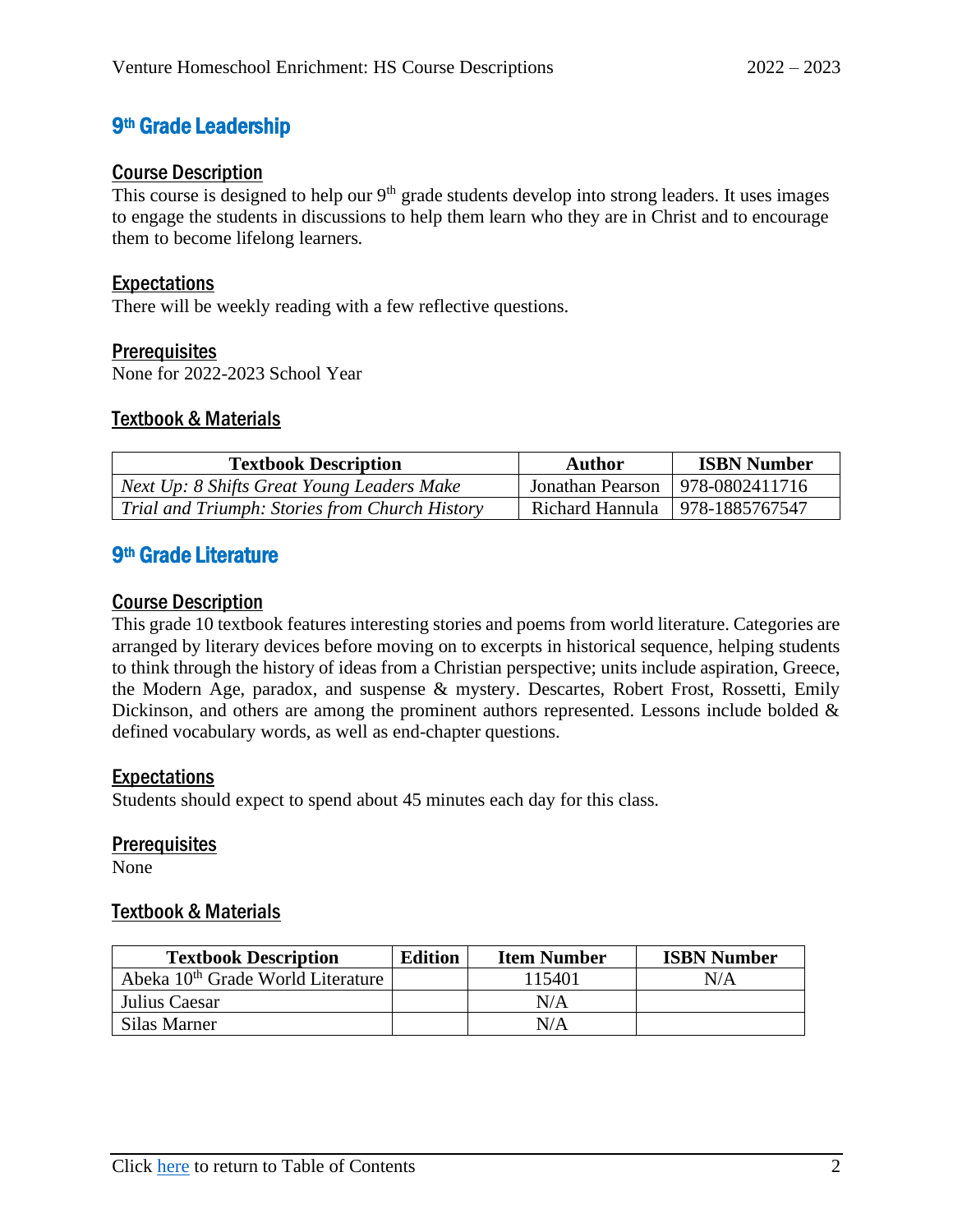## <span id="page-6-0"></span>10th Grade Bible

#### <span id="page-6-1"></span>Course Description

With topics ranging from "God: His Character and Attributes" to "The Church: Fellowship and Worship," this class is designed to disciple new believers or help more mature Christians sharpen their understanding of key doctrines and equip them for evangelism. They will also learn how our faith stands on the shoulders of giants like Athanasius, Augustine, and Wycliffe and see the legacy of God's faithfulness to his people.

### <span id="page-6-2"></span>Expectations

There will be weekly reading with a few reflective questions.

#### <span id="page-6-3"></span>**Prerequisites**

None for 2022-2023 School Year

#### <span id="page-6-4"></span>Textbook & Materials

**Other Material Requirements** Bible

## <span id="page-6-5"></span>11th Grade Worldview

#### <span id="page-6-6"></span>Course Description

A biblical worldview is based on the infallible Word of God. When you believe the Bible is entirely true, it is the foundation of everything you say and do. Here is the big problem. Non-biblical worldview ideas don't just sit in a book somewhere waiting for people to examine them. They bombard us constantly from television, film, music, newspapers, magazine, books, and academia. The purpose of this class is to examine these non-biblical worldviews and answer them from a biblical perspective.

#### <span id="page-6-7"></span>Expectations

Short reading assignments and reflective questions weekly.

<span id="page-6-8"></span>**Prerequisites** None for 2022-2023 School Year

## <span id="page-6-9"></span>Textbook & Materials

None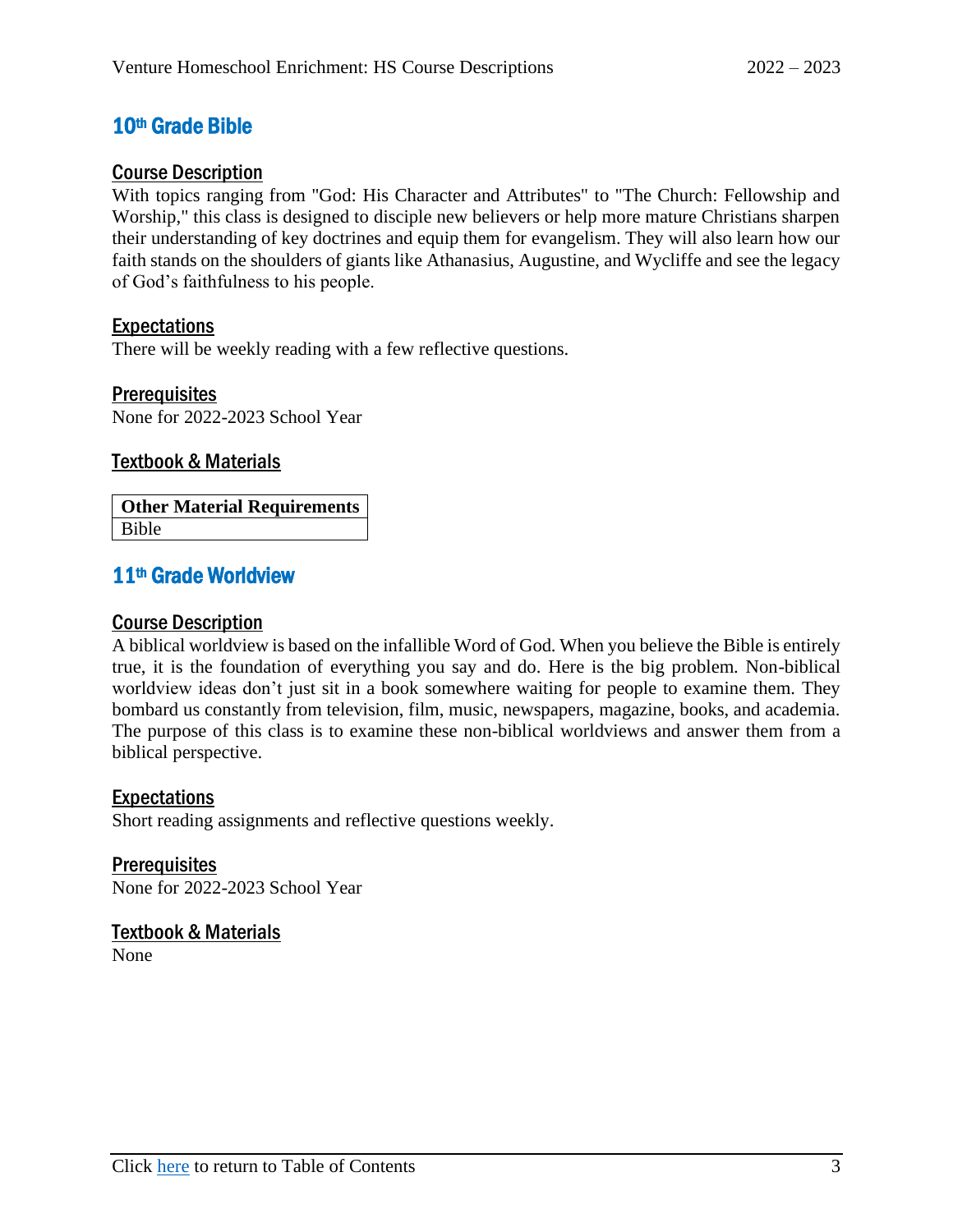## <span id="page-7-0"></span>12<sup>th</sup> Grade Capstone Project

#### <span id="page-7-1"></span>Course Description

This class is designed to be a culmination and showcase of what the seniors have learned during their time at Venture. It is an opportunity for students to "give back" by using their knowledge and unique gifts.

#### <span id="page-7-2"></span>Expectations

Seniors will write their own project proposals with deadlines. Students will meet the deadlines, participate actively in class time, and complete their projects. Students will present their projects at the end of the Venture school year.

#### <span id="page-7-3"></span>**Prerequisites**

None for 2022-2023 School Year

#### <span id="page-7-4"></span>Textbook & Materials

No books will be required for this class.

#### **Other Material Requirements**

Computer Access

## <span id="page-7-5"></span>Algebra 1

### <span id="page-7-6"></span>Course Description

The content of Algebra I is organized around families of functions, with special emphasis on linear and quadratic functions. As students learn about each family of functions, they will learn to represent them in multiple ways - as verbal descriptions, equations, tables and graphs. They will also learn to model real-world situations using functions in order to solve problems arising from those situations.

#### <span id="page-7-7"></span>Expectations

Students will be required to work on this course a minimum of one hour per day.

Parents will be required to grade daily work each and every school day.

#### <span id="page-7-8"></span>**Prerequisites**

<span id="page-7-9"></span>None

| <b>Textbook Description</b> | <b>Note</b>                                                            |  |
|-----------------------------|------------------------------------------------------------------------|--|
|                             | McDougal-Littell Algebra 1   Provided by Venture – Included in tuition |  |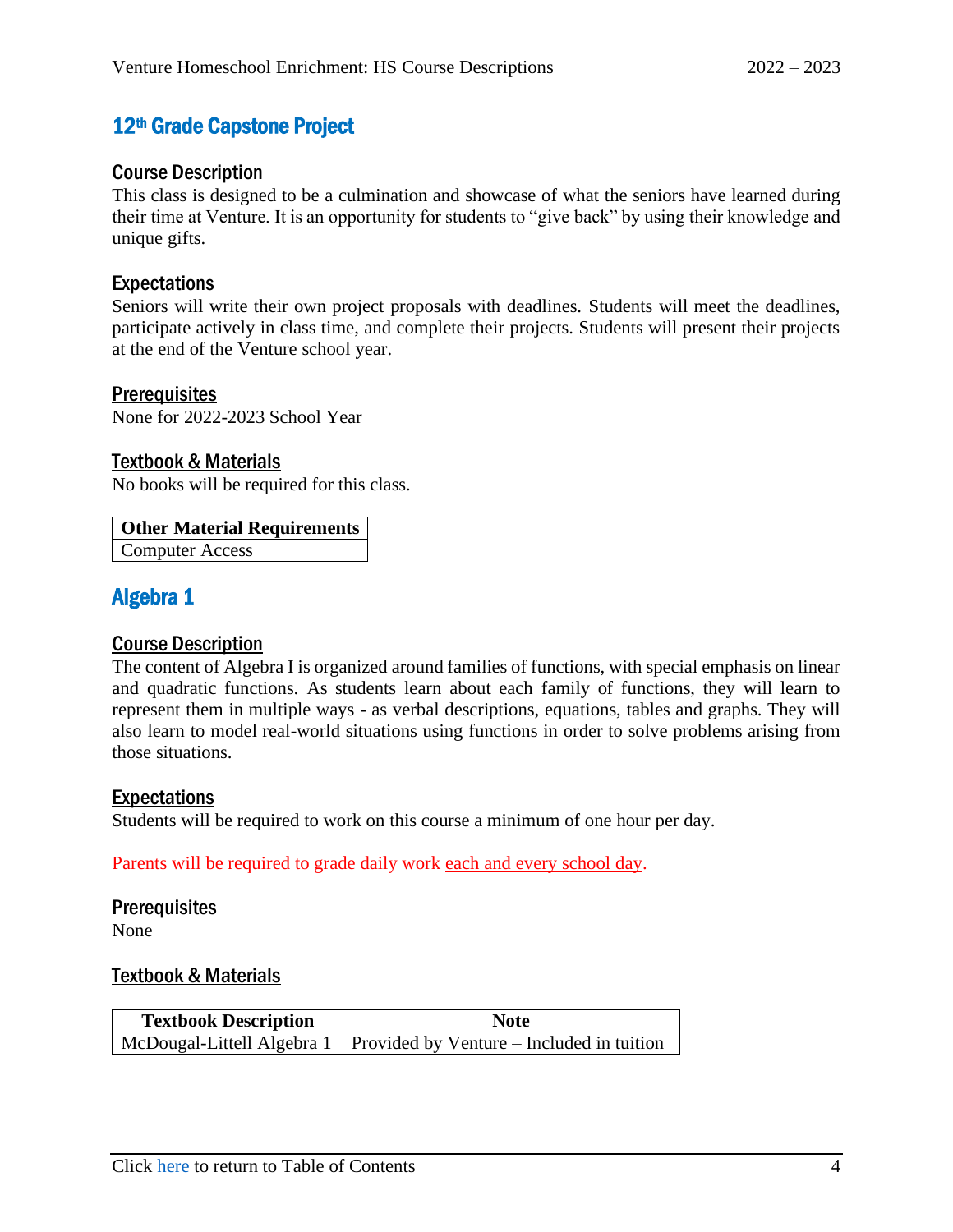## <span id="page-8-0"></span>American Sign Language (Beginning)

#### <span id="page-8-1"></span>Course Description

This is an overview of American Sign Language (ASL), its basic vocabulary, structure, syntax and grammar. Students will focus on mastering the basics of fingerspelling, numbers, colors, facial grammar and sentence structure. Students will also learn conversational/cultural behaviors necessary to hold a beginning-level conversation with ASL users.

#### <span id="page-8-2"></span>Expectations

Students should review content taught on Tuesdays throughout the week for about 15 minutes each day.

#### <span id="page-8-3"></span>**Prerequisites**

None

#### <span id="page-8-4"></span>Textbook & Materials

| <b>Textbook Description</b>            | <b>Edition</b> | <b>ISBN Number</b> |
|----------------------------------------|----------------|--------------------|
| A Basic Course in ASL by Tom Humphries | $\gamma$ na    | 978-0932666420     |

## <span id="page-8-5"></span>American Sign Language (Intermediate)

#### <span id="page-8-6"></span>Course Description

Everyday communication is the centerpiece of every lesson. Topics revolve around sharing information about our environment and us. Grammar is introduced in context, with an emphasis on developing question an answering skills. You learn conversational strategies to help you maintain a conversation. From our textbook, we will cover Unit 1: Introduction Oneself, Unit 2: Ex- changing Personal Information, and Unit 3: Talking about Where You Live.

#### <span id="page-8-7"></span>Expectations

Students should review content taught on Tuesdays throughout the week for about 15 minutes each day.

#### <span id="page-8-8"></span>**Prerequisites**

Completion of ASL Beginning

### <span id="page-8-9"></span>Textbook & Materials

| <b>Textbook Description</b>                          | <b>ISBN Number</b> |
|------------------------------------------------------|--------------------|
| Signing Naturally: Student Workbook   978-1581212105 |                    |
| Units $1 - 6$ (Book & DVDs)                          |                    |

This book can be bought used if preferred.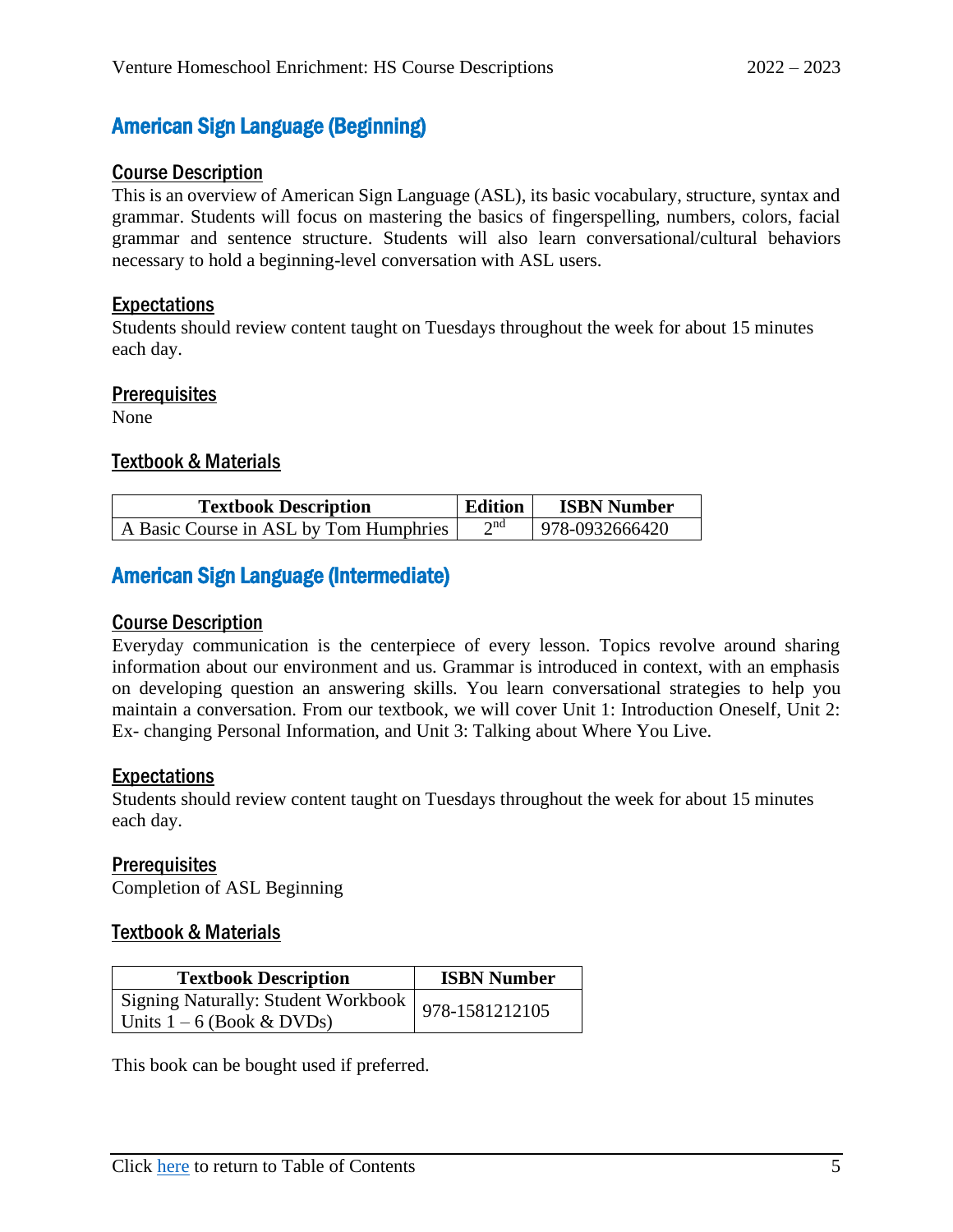## <span id="page-9-0"></span>American Sign Language (Advanced)

#### <span id="page-9-1"></span>Course Description

Everyday communication is the centerpiece of every lesson. Topics revolve around sharing information about our environment and us. Grammar is introduced in context, with an emphasis on developing question an answering skills. You learn conversational strategies to help you maintain a conversation. From our textbook, we will cover Unit 4: Talking about family, Unit 5: Talking about everyday activities, Unit 6: Storytelling.

#### <span id="page-9-2"></span>Expectations

Students should review content taught on Tuesdays throughout the week and complete written assignments for about 20 minutes each day.

#### <span id="page-9-3"></span>**Prerequisites**

Completion of ASL Beginning & Intermediate courses

#### <span id="page-9-4"></span>Textbook & Materials

| <b>Textbook Description</b>                                                         | <b>ISBN Number</b> |
|-------------------------------------------------------------------------------------|--------------------|
| Signing Naturally: Student Workbook   978-1581212105<br>Units $1 - 6$ (Book & DVDs) |                    |

## <span id="page-9-5"></span>Anatomy & Physiology

#### <span id="page-9-6"></span>Course Description

This is a college-preparatory course that provides an advanced study of the human body's 11 organ systems. Students will develop a beautiful appreciation of the complexities of the human body.

#### <span id="page-9-7"></span>Expectations

Students will complete half a module every week and be tested every other week. There are reading, study guide and laboratory assignments weekly. The time spent on this class is a minimum of an hour every school day. The class time will be divided into experiments/laboratory and lecture.

#### <span id="page-9-8"></span>**Prerequisites**

<span id="page-9-9"></span>Biology

| <b>Textbook Description</b>                                    | <b>Edition</b> | <b>ISBN Number</b> |
|----------------------------------------------------------------|----------------|--------------------|
| Apologia: The Human Body                                       | $\gamma$ nd    | 1946506605         |
| (OPTIONAL) Apologia: The Human Body<br><b>Student Notebook</b> | $2^{nd}$       | 1940110386         |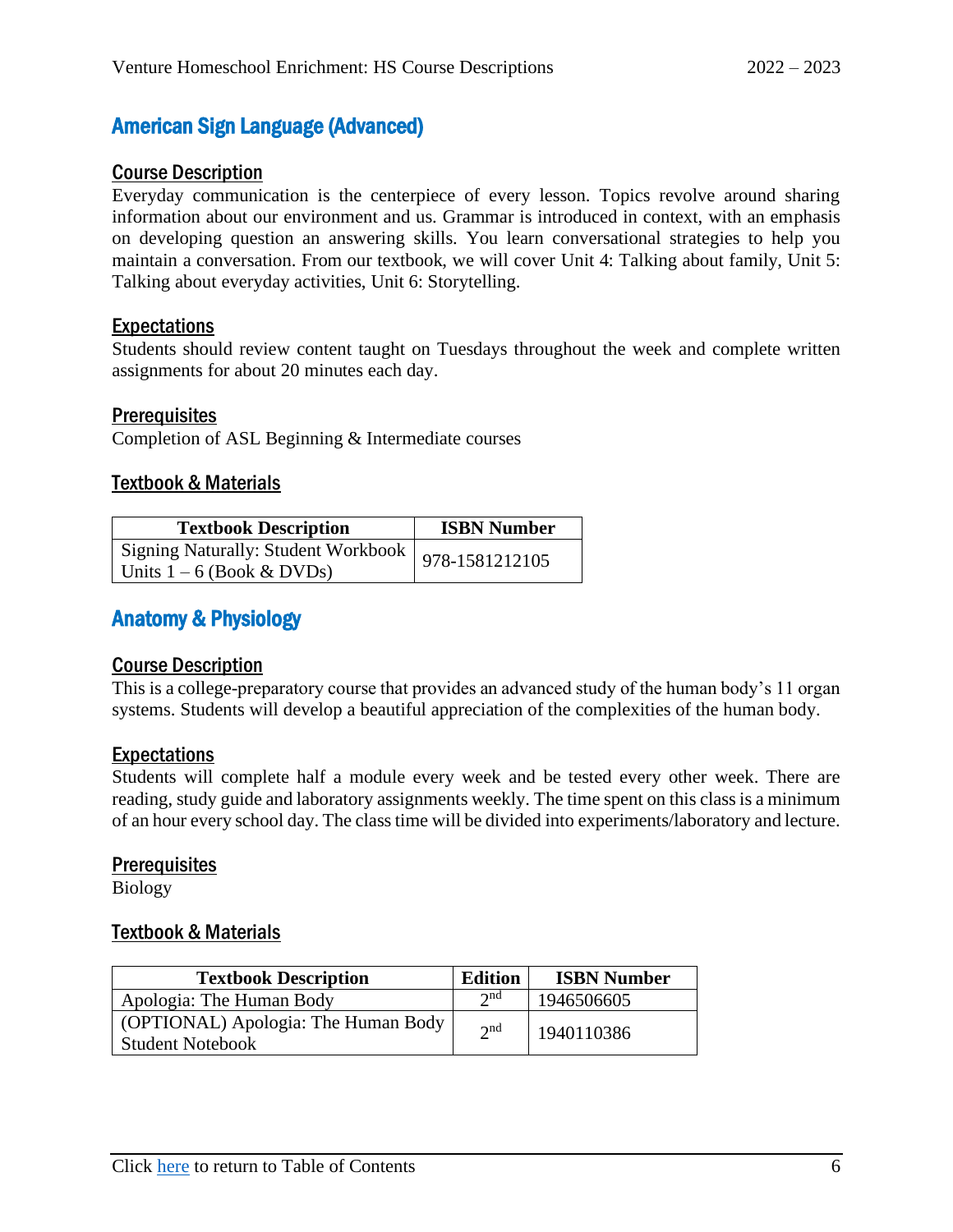## <span id="page-10-0"></span>**Biology**

### <span id="page-10-1"></span>Course Description

This course is a college-preparatory biology course that provides a detailed introduction to the methods and concepts of general biology. Heavily emphasizing the vocabulary of biology, it provides the student with a strong background in the scientific method, the five-kingdom classification scheme, microscopy, biochemistry, cellular biology, molecular and Mendelian genetics, evolution, dissection, and ecosystems. It also provides a complete survey of the five kingdoms in Creation. Students who take and understand this course will be very well prepared for a university biology course.

### <span id="page-10-2"></span>**Expectations**

Students will complete half a module every week and be tested every other week. There are reading, study guide, and laboratory assignments weekly. The time spent on this class is a minimum of an hour every school day. The class time will be divided into experiments/laboratory and lecture.

#### <span id="page-10-3"></span>**Prerequisites**

<span id="page-10-4"></span>None

| <b>Textbook Description</b>         | <b>Edition</b>  | <b>ISBN Number</b> |
|-------------------------------------|-----------------|--------------------|
| Apologia Biology – Student Textbook | 3 <sup>rd</sup> | 9781946506450      |
| Apologia Biology – Student Notebook | 3 <sup>rd</sup> | 9781946506481      |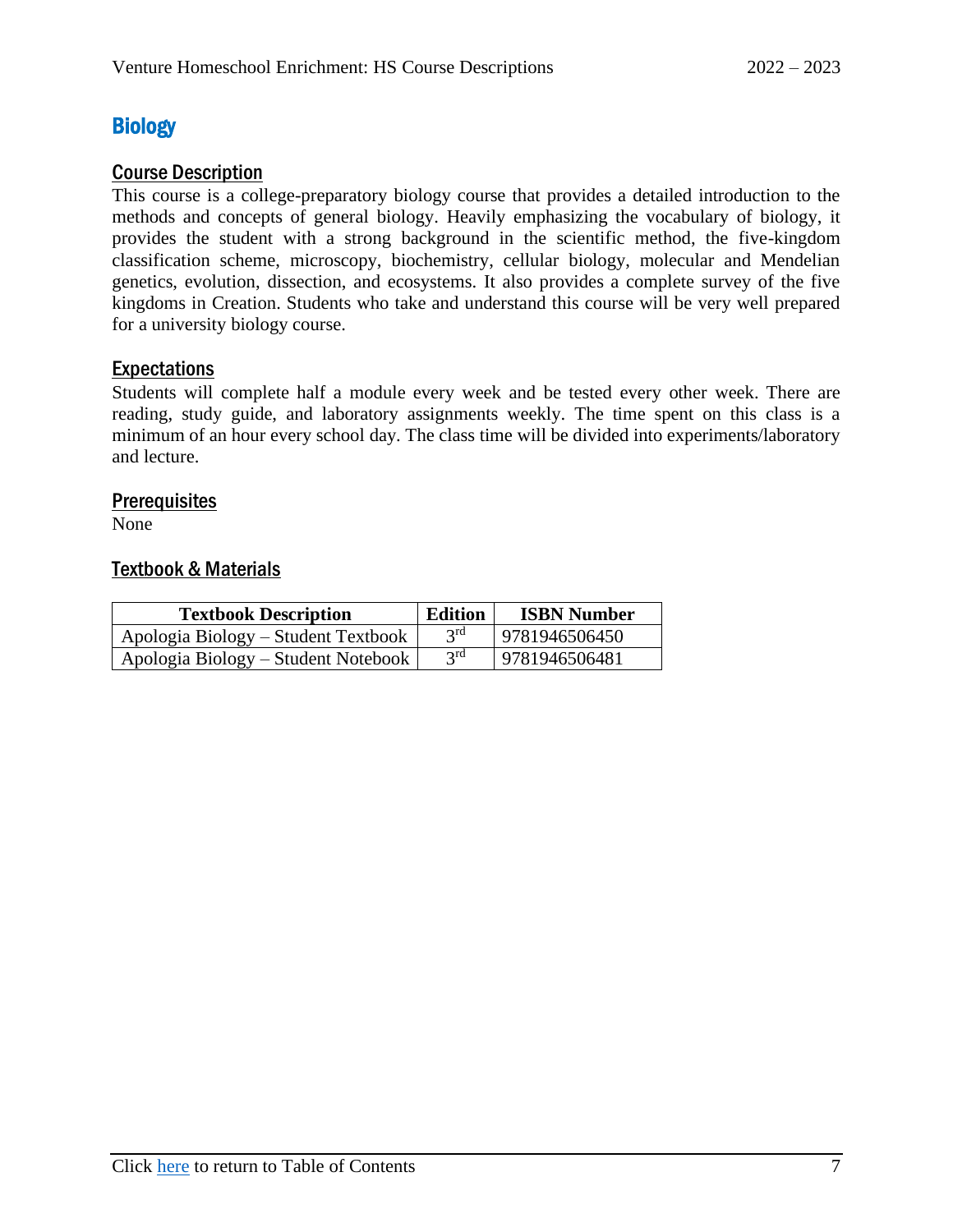## <span id="page-11-0"></span>British Literature

#### <span id="page-11-1"></span>Course Description

The British Literature course at Venture is a survey of classic British Literature for  $10^{th} - 12^{th}$ grades. Students will read classic novels, selections from other classic works, short stories, and several famous British poems.

### <span id="page-11-2"></span>Expectations

Students will be expected to complete 4-day reading assignments and written homework each week. Students will complete 4-5 essays and one project as major grades during the course. Students will be expected to actively participate in class discussions on the assigned reading each week.

#### <span id="page-11-3"></span>**Prerequisites**

Students should have completed a 9th grade literature course. Students who are not registered for or have not completed the Essay Writing course, will be expected to attend a one-hour writing class before school begins. Date to follow.

#### <span id="page-11-4"></span>Textbook & Materials

| <b>Book Description</b>                        | <b>Author</b>           | <b>ISBN Number</b> |
|------------------------------------------------|-------------------------|--------------------|
| The Importance of Being Earnest                | Oscar Wilde             | 978-0486264783     |
| A Tale of Two Cities                           | <b>Charles Dickens</b>  | 978-1593081386     |
| King Lear in Plain and Simple English          | William Shakespeare     | 978-1478133599     |
| Jane Eyre (Norton Critical Edition)            | <b>Charlotte Bronte</b> | 978-0393264876     |
| Gulliver's Travels in Plain and Simple English | Jonathan Swift          | 978-1477628751     |
| Selections from Canterbury Tales               | <b>Geoffrey Chaucer</b> | 978-0140424386     |
| Penguin Classics (modern translation)          |                         |                    |
| Selections from Paradise Lost                  | John Milton             | $**$               |
| (any edition or online links)                  |                         |                    |
| Lord of the Flies                              | William Golding         | 978-0399501487     |
| Animal Farm                                    | George Orwell           | 978-0812415070     |
| Poems and Short Stories                        |                         |                    |
| (online links to follow)                       |                         |                    |

\*\* No specific ISBN required

### **Other Material Requirements**

*Emma* films

- 1996 version directed by Douglas McGrath
- 2020 version directed by Autumn de Wilde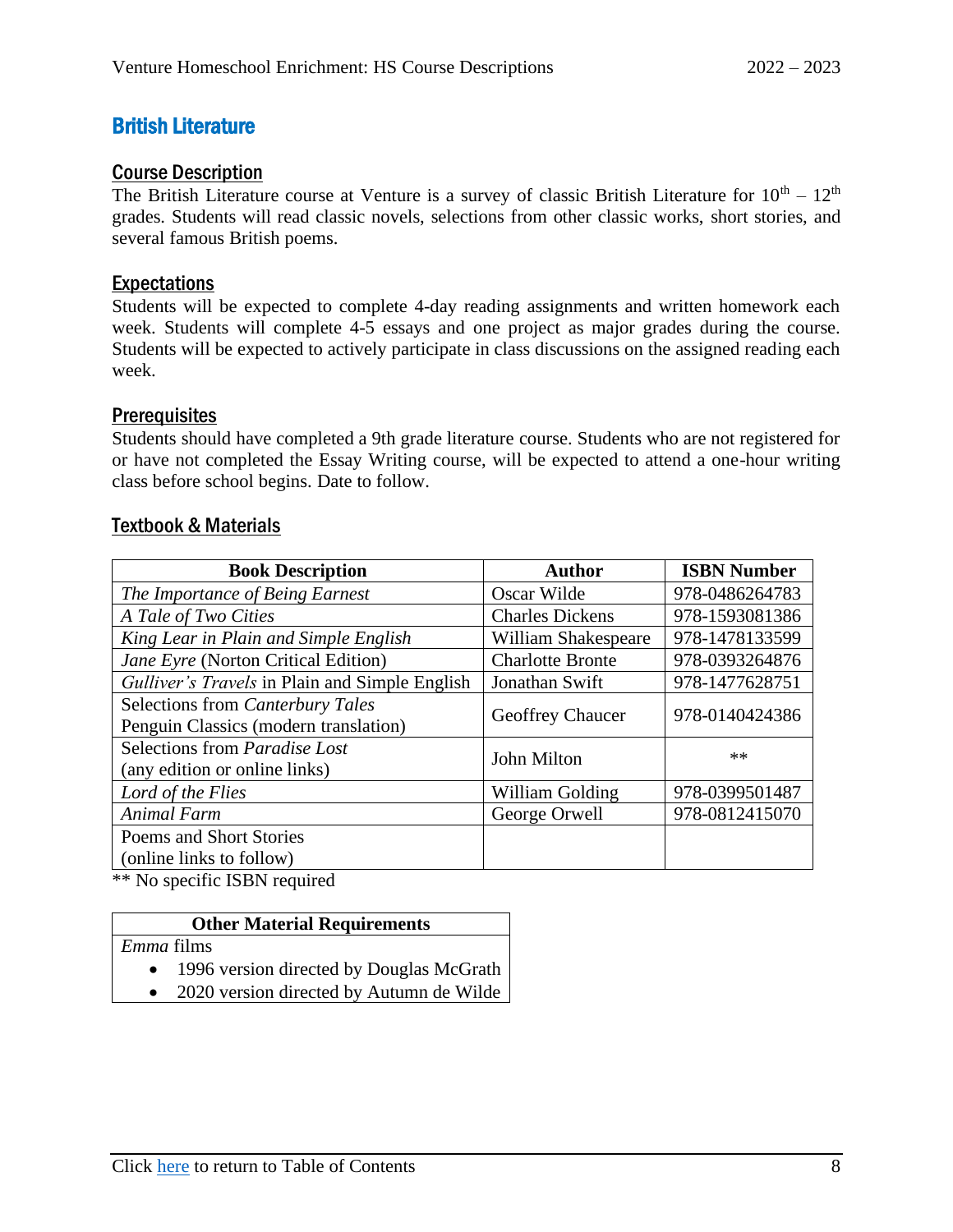## <span id="page-12-0"></span>Career/College

### <span id="page-12-1"></span>Course Description

A year-long class in which we will research higher education options beginning with the timeline for applying for college, scholarships and financial aid. We will also explore various career paths, begin preparing for the ACT and SAT, college and scholarship exploration and application (including essay writing), and make a plan for conducting college visits.

## <span id="page-12-2"></span>**Expectations**

Because we have so much material to cover and because it will all be personalized to each student, much of the research will be done at home throughout the week. Students will need to spend about 20-30 minutes each day researching or completing assignments. Class time will primarily be for accountability checks, guest speakers, discussion, and idea-sharing.

## <span id="page-12-3"></span>**Prerequisites**

None

### <span id="page-12-4"></span>Textbook & Materials

No books are required.

**Other Material Requirements** Computer access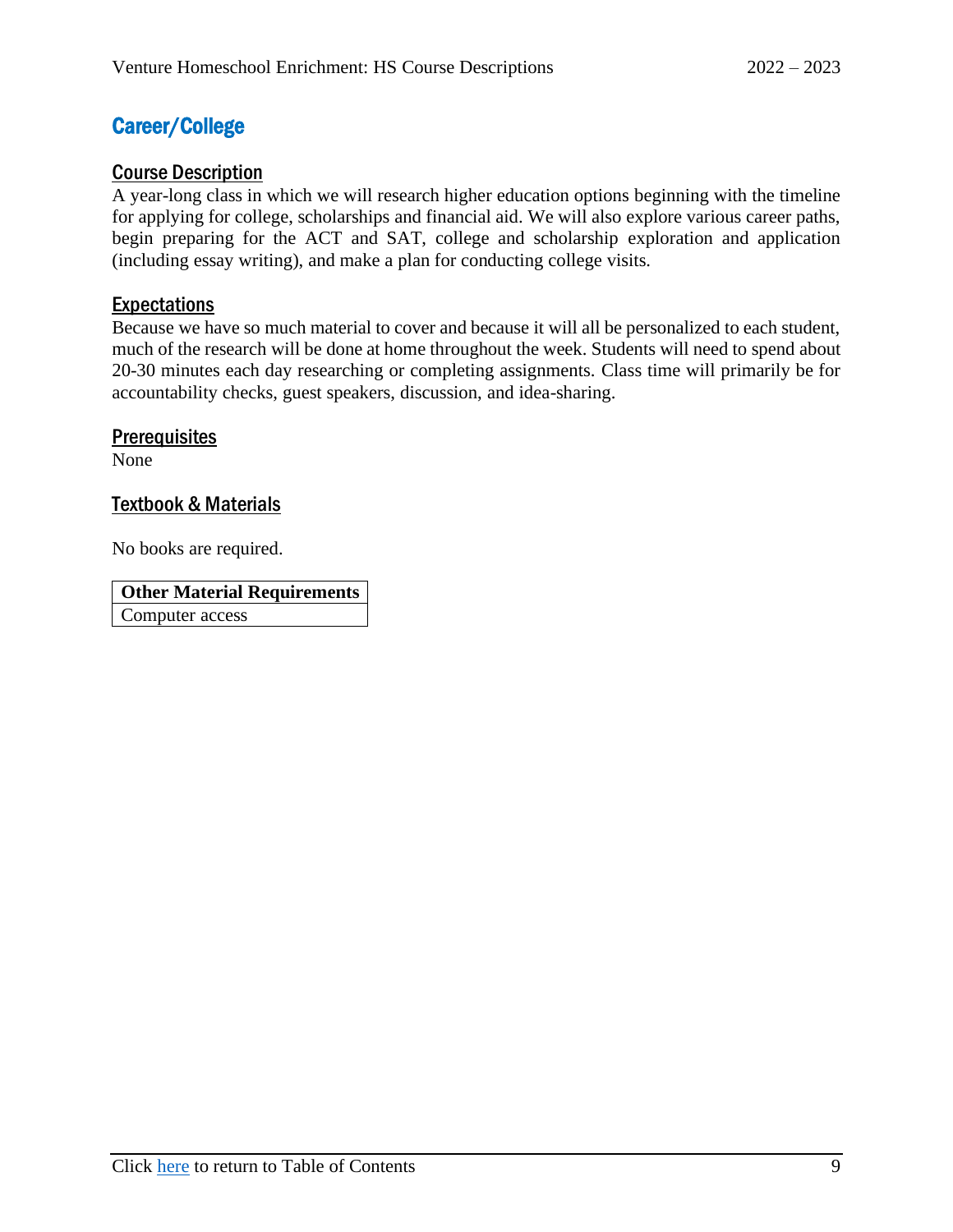## <span id="page-13-0"></span>**Chemistry**

## <span id="page-13-1"></span>Course Description

This course is designed to be a high school chemistry course and gives the student a foundation in chemistry, in order to prepare him or her for a college-level course. The course covers significant figures, units, classification, the mole concept, stoichiometry, thermochemistry, thermodynamics, kinetics, acids and bases, redox reactions, solutions, atomic structure, Lewis structures, molecular geometry, the gas laws, and equilibrium.

## <span id="page-13-2"></span>Expectations

Students will complete half a module every week and be tested every other week. There are reading, study guide and laboratory assignments weekly. The time spent on this class is a minimum of an hour every school day. The class time will be divided into experiments/laboratory (Tuesday) and lecture (Thursday).

#### **Students will be required to memorize the oxidation numbers prior to the start of class.**

### <span id="page-13-3"></span>**Prerequisites**

<span id="page-13-4"></span>Biology

| <b>Textbook Description</b>                      | <b>Edition</b> | <b>ISBN Number</b> |
|--------------------------------------------------|----------------|--------------------|
| Apologia Chemistry – Student Textbook            | 2rd            | 9781946506580      |
| (OPTIONAL) Apologia Chemistry – Student Notebook | $2^{rd}$       | 9781940110417      |

| <b>Material Description</b> | <b>Note</b>                                                                                            |  |
|-----------------------------|--------------------------------------------------------------------------------------------------------|--|
| SAT approved calculator     | TI 36X Pro is recommended, but not<br>required if you already have another SAT<br>approved calculator. |  |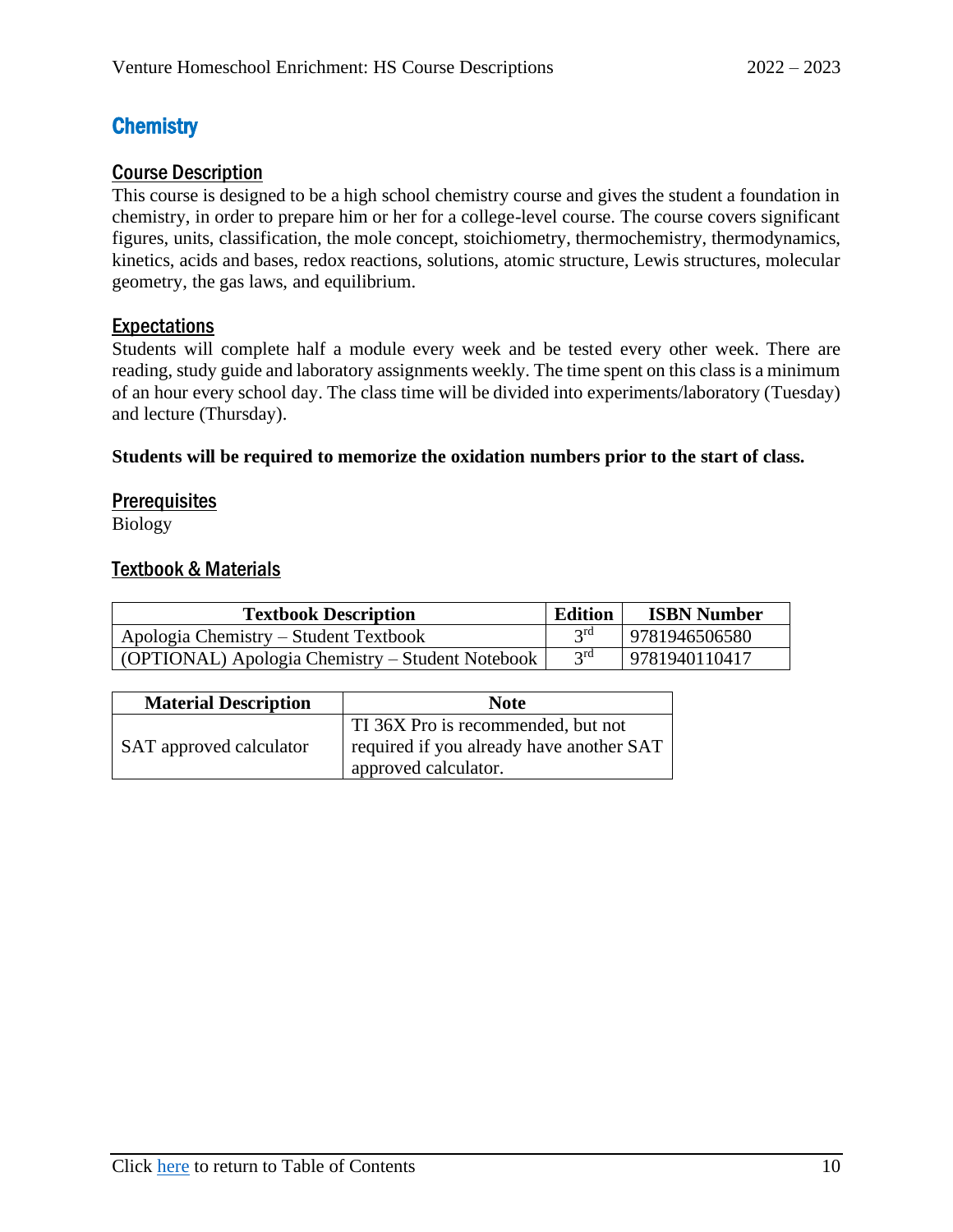## <span id="page-14-0"></span>**Computer**

#### <span id="page-14-1"></span>Course Description

The overall objective is for students to develop their typing skills to a minimum of 50 wpm with daily practice, develop 10-key skills, and to develop a working knowledge of Word 2016, Excel 2016, PowerPoint 2016, and Publisher.

## <span id="page-14-2"></span>Expectations

Students will be expected to complete the following each week:

- Complete an assignment to be printed, emailed, or saved to flash drive
- Practice 15 minutes in an online computer typing program in order to reach a minimum of 50 words per minutes (wpm) by the end of the school year

### <span id="page-14-3"></span>**Prerequisites**

None

<span id="page-14-4"></span>

| <b>Material Requirements</b>                                                             |  |  |
|------------------------------------------------------------------------------------------|--|--|
| Daily access to a newer home computer or laptop                                          |  |  |
| Minimum System requirements for PC: (4 GB RAM, 4GB hard drive space, 1280 x<br>$\bullet$ |  |  |
| 768 screen, 1.6 Ghz processor 2-core, Windows 10, latest version of Edge, Explorer, or   |  |  |
| Chrome, .NET version 3.5 or 4.6)                                                         |  |  |
| Minimum system requirements for MacOS: (4 GB RAM, 10 GB hard drive space,<br>$\bullet$   |  |  |
| 1280x800 screen, any of 3 most recent versions of macOS, current version of browser      |  |  |
| (Safari or Chrome)                                                                       |  |  |
| Access to the internet and email address                                                 |  |  |
| Word processing, spreadsheet, and presentation software                                  |  |  |
| USB flash drive                                                                          |  |  |
| Access to printer for printing completed assignments                                     |  |  |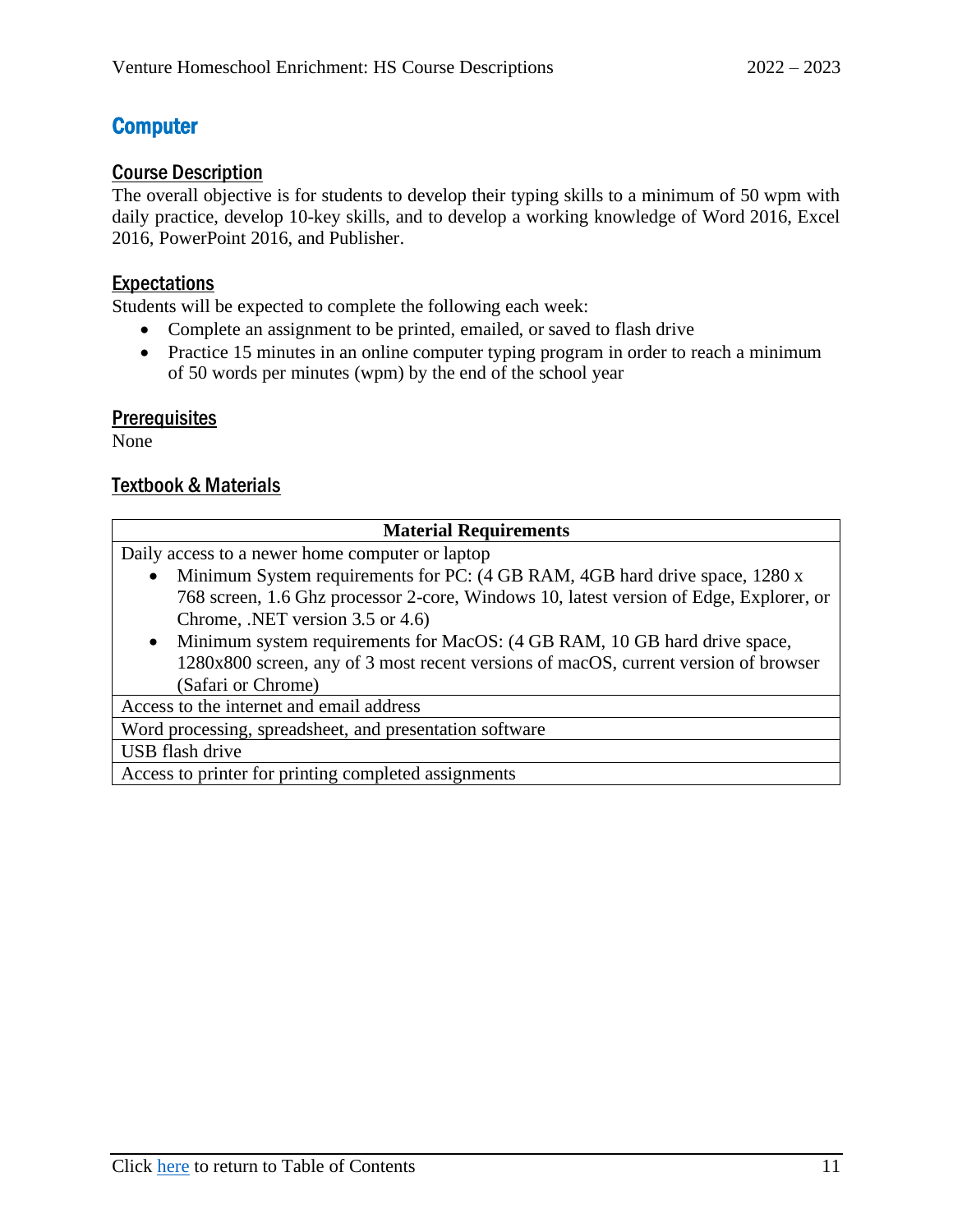## <span id="page-15-0"></span>Essay Writing

### <span id="page-15-1"></span>Course Description

Students will engage in the fundamentals of essay writing with an emphasis on persuasive essays. Students will learn to write thorough literary analysis papers as well as argumentative essays. The course will finish with a personal essay for college application use.

### <span id="page-15-2"></span>**Expectations**

Students will write six essays during this class. Students will be expected to brainstorm, take notes, outline, research, and revise their essays. Each of the six essays prepare students for college-level essay writing.

#### <span id="page-15-3"></span>**Prerequisites**

Students should have completed Write Shop 2 or another comparable writing program. Students should feel comfortable writing multiple paragraphs with topic sentences. Students should be mostly proficient with a variety of sentence structures.

#### <span id="page-15-4"></span>Textbook & Materials

No textbook required for this class.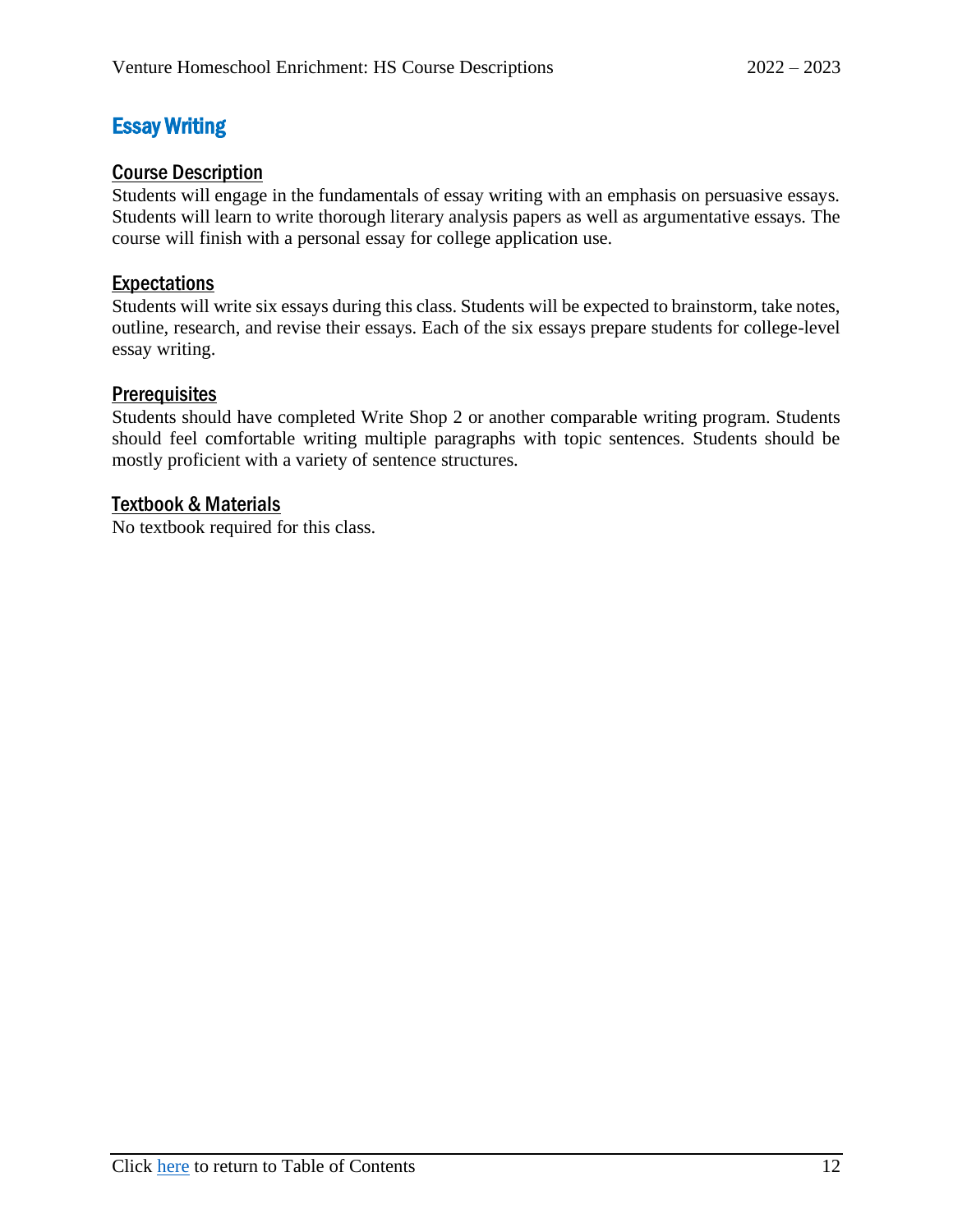## <span id="page-16-0"></span>**Geometry**

### <span id="page-16-1"></span>Course Description

"The main goal of geometry is for students to develop the structure of Euclidean geometry logically and apply the resulting theorems and formulas to address meaningful problems." Students will use deductive and inductive reasoning to understand geometric concepts, discover geometric relationships, formulate conjectures, and construct proofs. Students will utilize their preexisting experiences with algebra and geometry to solve problems.

### <span id="page-16-2"></span>Expectations

Students will be required to work on this course a minimum of one hour per day.

Parents will be required to grade daily work each and every school day.

#### <span id="page-16-3"></span>**Prerequisites**

<span id="page-16-4"></span>Proficiency with Algebra 1

| <b>Textbook Description</b> | <b>Note</b>                                                           |
|-----------------------------|-----------------------------------------------------------------------|
|                             | McDougal-Littell Geometry   Provided by Venture – Included in tuition |

| <b>Material Description</b> | <b>Note</b>                                                                                                         |
|-----------------------------|---------------------------------------------------------------------------------------------------------------------|
| SAT approved calculator     | TI 36X Pro is recommended, but not<br>required if you already have another SAT<br><sup>1</sup> approved calculator. |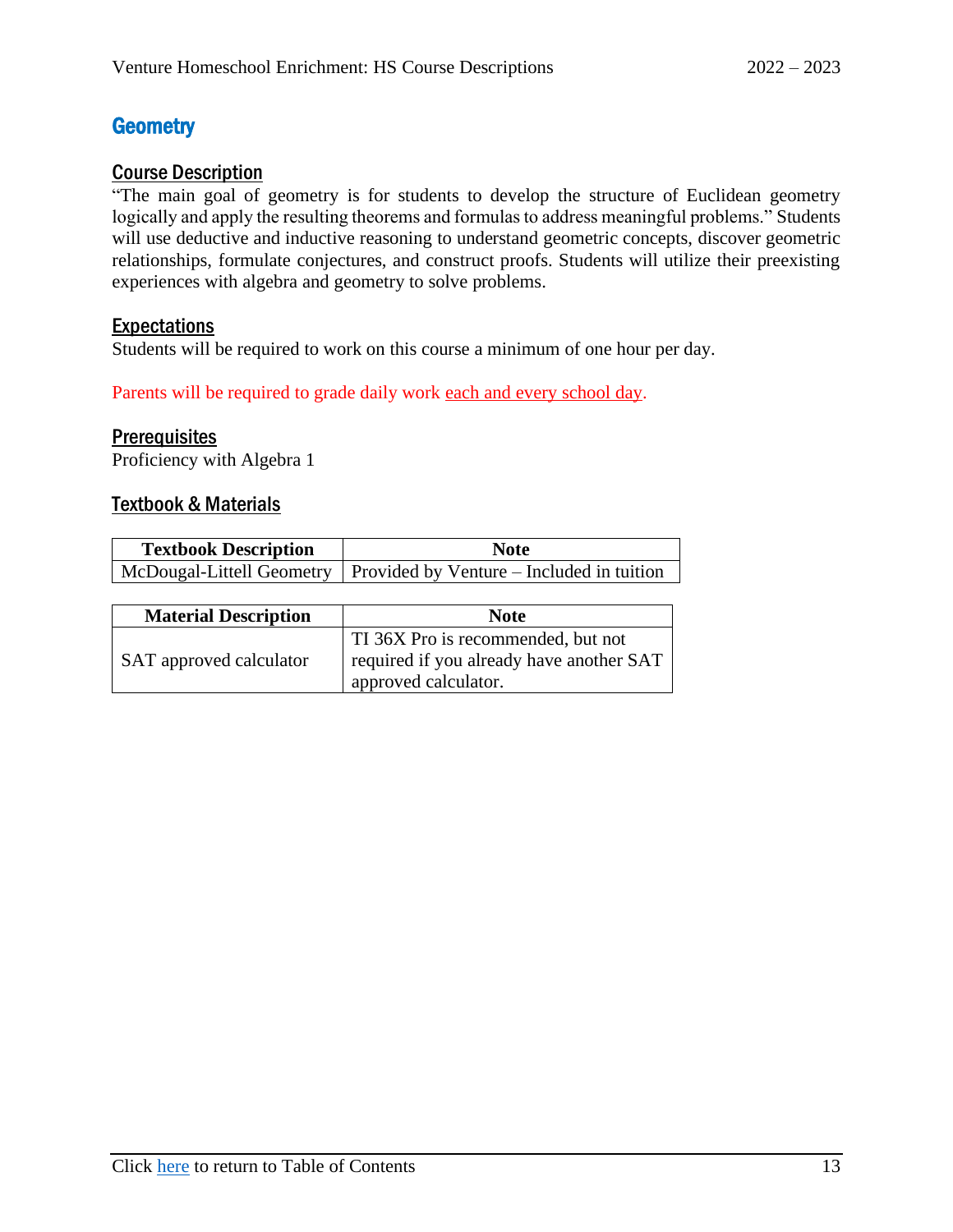## <span id="page-17-0"></span>**Government**

#### <span id="page-17-1"></span>Course Description

This course will prepare your student for responsible citizenship with a discussion of the principles and mechanics of a constitutional republic. Material covered will include the Constitution, in depth insights into the three branches of government, political parties, elections, foreign policy, and more, all from a biblical perspective. Students will also study great speeches and orators in American Government and prepare self -written speeches. Christians have been called upon to speak out, not only to share the gospel but also to defend Biblical values against an increasingly antagonistic society. Leadership is impossible without strong communication skills. This course will include discussions of the communication process, audience analysis, and public speaking. Students will be taught to choose topics, research, organize and effectively communicate.

#### <span id="page-17-2"></span>Expectations

45 min- 1 hour a day for this class is the expected work load.

#### <span id="page-17-3"></span>**Prerequisites**

<span id="page-17-4"></span>None

| <b>Textbook Description</b>                       | <b>Edition</b>          | <b>ISBN Number</b> |
|---------------------------------------------------|-------------------------|--------------------|
| <b>BJU</b> American Government (Student Textbook) | $4^{\text{th}}$         | 9781628564242      |
| <b>BJU American Government (Test Booklet)</b>     | $\Lambda$ <sup>th</sup> | 9781628565454      |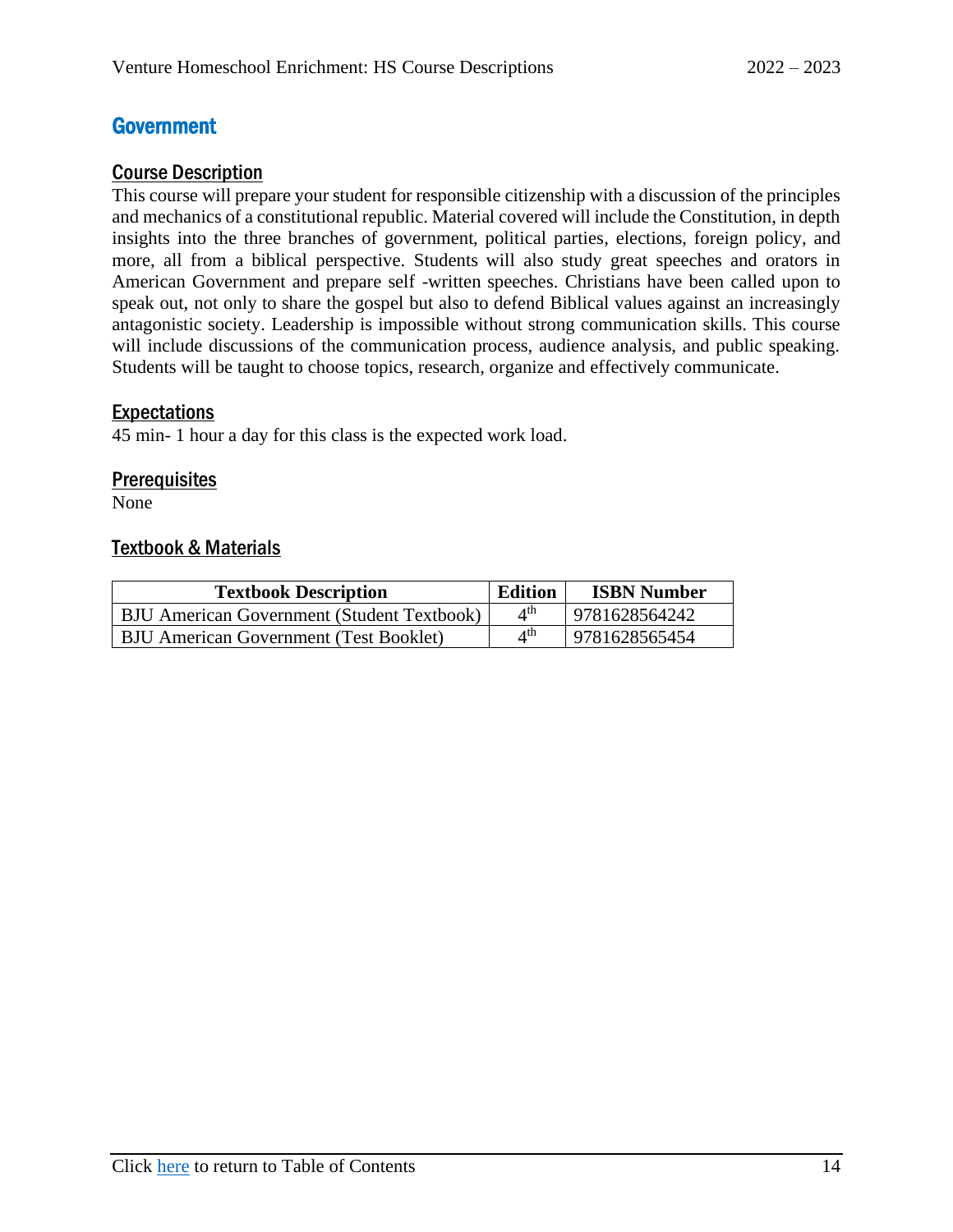## <span id="page-18-0"></span>Journalism

## <span id="page-18-1"></span>Course Description

Who? What? When? Where? Journalism provides us with the answers to these questions for the events that affect our lives. In this course, students will learn how to gather information, organize ideas, format stories for different forms of news media, and edit their stories for publication. The course will also examine the historical development of journalism and the role of journalism in society.

### <span id="page-18-2"></span>Expectations

Research approximately 15-20 min a day

#### <span id="page-18-3"></span>**Prerequisites**

None

#### <span id="page-18-4"></span>Textbook & Materials

| <b>Textbook Description</b>      | <b>Edition</b> | <b>Notes</b>                              |
|----------------------------------|----------------|-------------------------------------------|
| Journalism Basics: An            | $\gamma$ nd    | Provided by Venture – Included in tuition |
| Introduction to Print Journalism |                |                                           |

**Other Material Requirements** Access to internet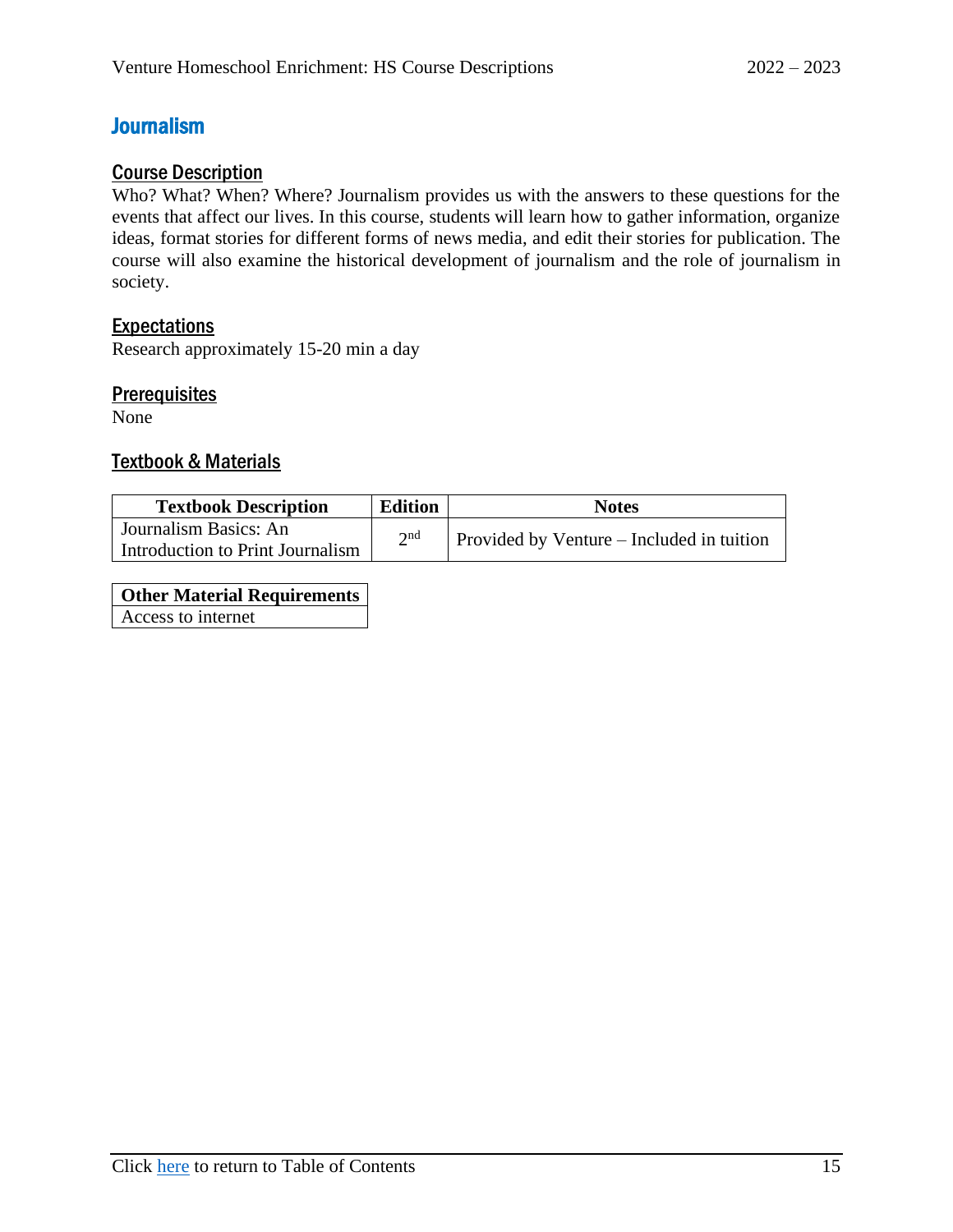## <span id="page-19-0"></span>Journalism 2/Design & Photojournalism

#### <span id="page-19-1"></span>Course Description

This class will focus on the creative design elements that go into various forms of media publications, both digital and print. Students will learn effective layout, image editing, and photography skills. These skills will be put to use in developing the Venture Voice school newspaper and also personal projects/assignments.

#### <span id="page-19-2"></span>Expectations

30 minutes a week practicing computer work and design skills

#### <span id="page-19-3"></span>**Prerequisites**

Journalism 1 or instructor approval

#### <span id="page-19-4"></span>Textbook & Materials

No book required for this course.

#### **Other Material Requirements**

Computer access

## <span id="page-19-5"></span>Life Skills

#### <span id="page-19-6"></span>Course Description

Life skills are the skills we need to deal effectively with the challenges in everyday life, whether at school, at work or in our personal lives. This class is designed to help students tackle these challenges as they move out into the world. We plan to cover routine car and home maintenance, health, cooking, first aid, and other topics that come along!

#### <span id="page-19-7"></span>Expectations

Good attitude and participation in class discussion or activities

<span id="page-19-8"></span>**Prerequisites** 

<span id="page-19-9"></span>None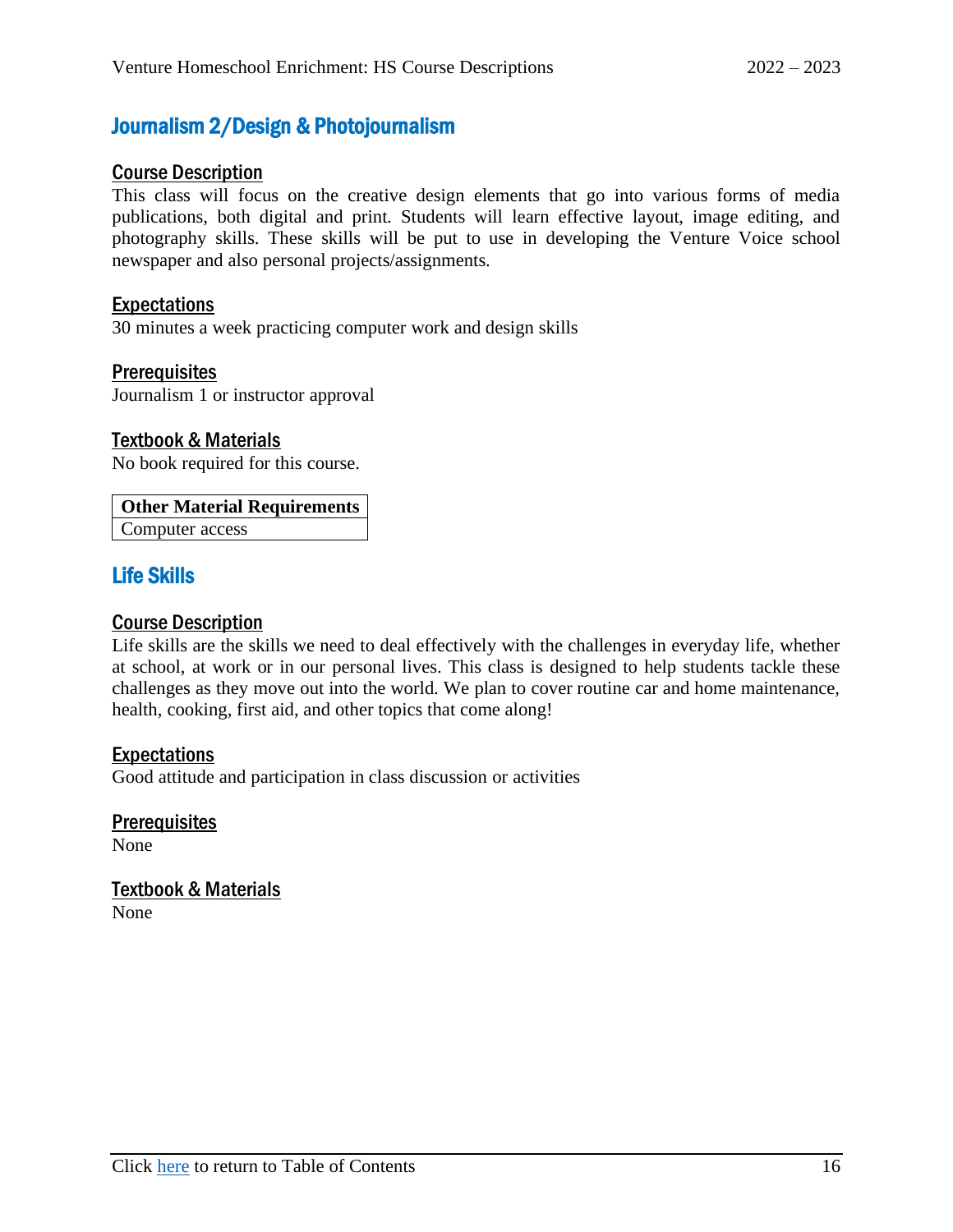## <span id="page-20-0"></span>Omnibus III

#### <span id="page-20-1"></span>Course Description

A logic stage classical Christian approach to the literature, history, and philosophy of the Reformation to the present including American history with essay writing requirements. Omnibus III follows Omnibus II, a study of the medieval period. The Omnibus textbook leads the student through reading and discussing whole books (not anthologies) of the medieval era.

#### <span id="page-20-2"></span>**Expectations**

Students must pass a four page timeline test for entrance into Omnibus III, take the timeline test each class day throughout the year (20% of the grade), answer required reading questions in a discussion notebook (20%), actively participate in class through discussion, presentations, and activities (20%), and take 30 minute in-class essay tests over reading material, revising these for the purpose of MLA usage and improvement in essay writing (40%).

**Omnibus III students will be reading at least 11 whole books**, taking weekly history timeline quizzes, and filling out a discussion notebook in addition to preparing class presentations. The class is worth three honors-level credits (medieval history, philosophy, and literature) and takes a great deal of reading time.

Estimated time required each week: 6-9 hours of reading, date & event memorization, notebook work, presentation preparation, and formal writing.

#### Parents grade discussion notebooks weekly.

#### <span id="page-20-3"></span>**Prerequisites**

- **Parent must contact Mrs. Bertino through Mrs. Hall, [becca@venturetyler.com,](mailto:becca@venturetyler.com) prior to enrolling.**
- Pre-class mastery of timeline

#### <span id="page-20-4"></span>Prerequisite or Co-requisite

Enrollment in Venture's 8th and 9th Grade Grammar class (or completion of the equivalent at home with the same Abeka curriculum or, if preferred, Rod and Staff 8th Grade English Grammar.)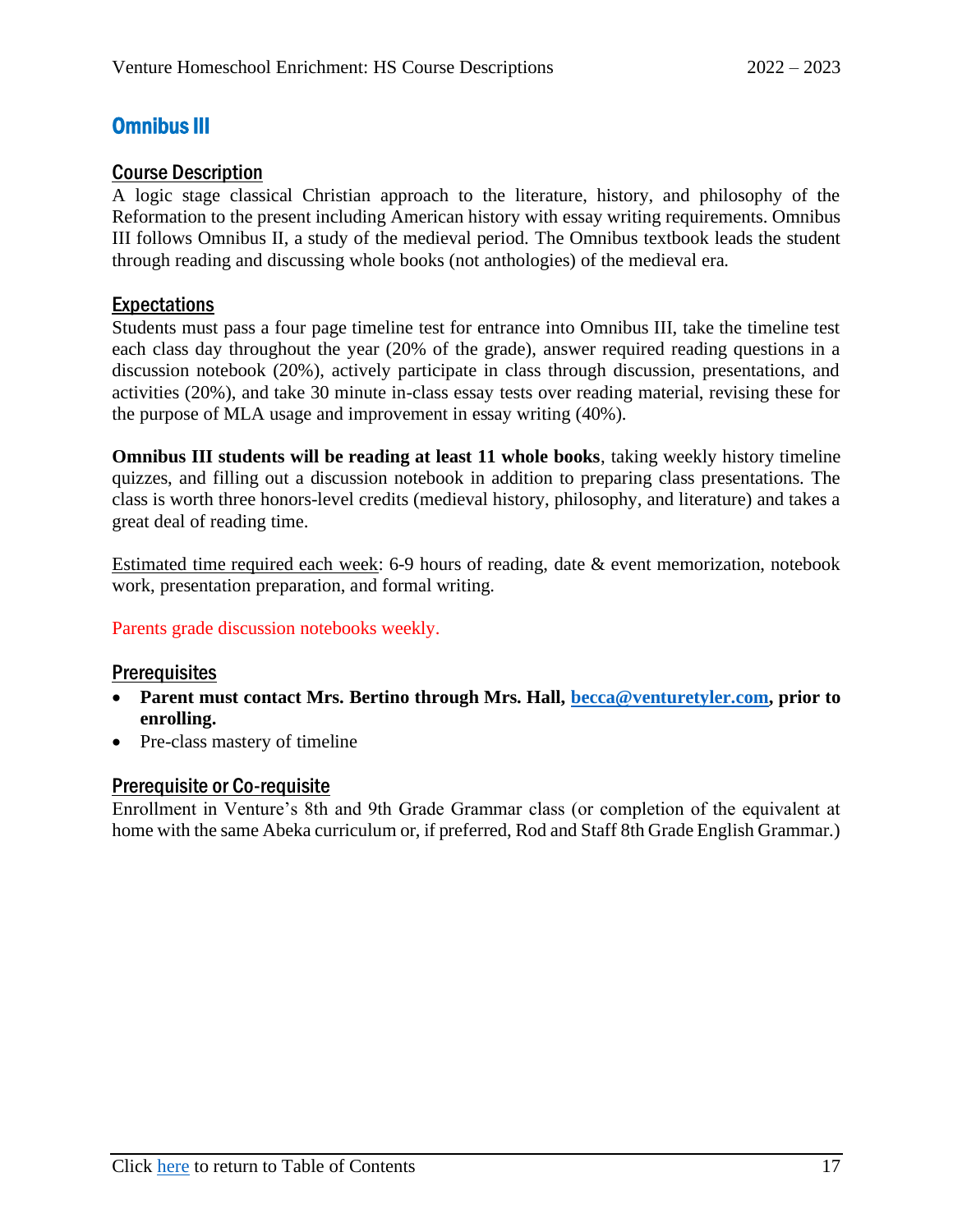## **(Omnibus III Continued)**

#### <span id="page-21-0"></span>**Textbook & Materials**

Textbooks include but are not limited to the list below. Recommended to purchase at [Veritas](https://veritaspress.com/)  **[Press](https://veritaspress.com/)** to get the best translations of books not originally written in English.

| <b>Book Description</b>                          | <b>Author</b>                | <b>ISBN Number</b> |
|--------------------------------------------------|------------------------------|--------------------|
| <b>Omnibus III Student Edition</b>               |                              |                    |
| MLA Handbook, $7th$ ed. (must buy used)          |                              |                    |
| Foxe's Book of Martyrs                           | John Foxe                    |                    |
| The Westminster Confession of Faith              |                              |                    |
| <b>Of Plymouth Plantation</b>                    | William Bradford             |                    |
| Gulliver's Travels                               | Jonathan Swift               |                    |
| The Social Contract                              | Jean-Jacques Rousseau        |                    |
| The Federalist Papers                            |                              |                    |
| The Anti-Federalist Papers                       |                              |                    |
| The Constitution of the United States of America |                              |                    |
| Frankenstein                                     | Mary Shelly                  |                    |
| <b>Pride and Prejudice</b>                       | <b>Jane Austen</b>           |                    |
| On the Revolution in France                      | <b>Edmund Burke</b>          |                    |
| A Tale of Two Cities                             | <b>Charles Dickens</b>       |                    |
| Uncle Tom's Cabin                                | <b>Harriet Beecher Stowe</b> |                    |
| Abraham Lincoln: Speeches and Writings           | Abraham Lincoln              |                    |
| <b>Macbeth</b>                                   | William Shakespeare          |                    |
| The Communist Manifesto                          | <b>Friedrich Engels</b>      |                    |
|                                                  | Karl Marx                    |                    |
| The Great Gatsby                                 | F. Scott Fitzgerald          |                    |
| Mein Kampf                                       | <b>Adolf Hitler</b>          |                    |
| Christianity and Liberalism                      | J. Gresham Machen            |                    |

#### **Other Material Requirements**

Large College Ruled Notebook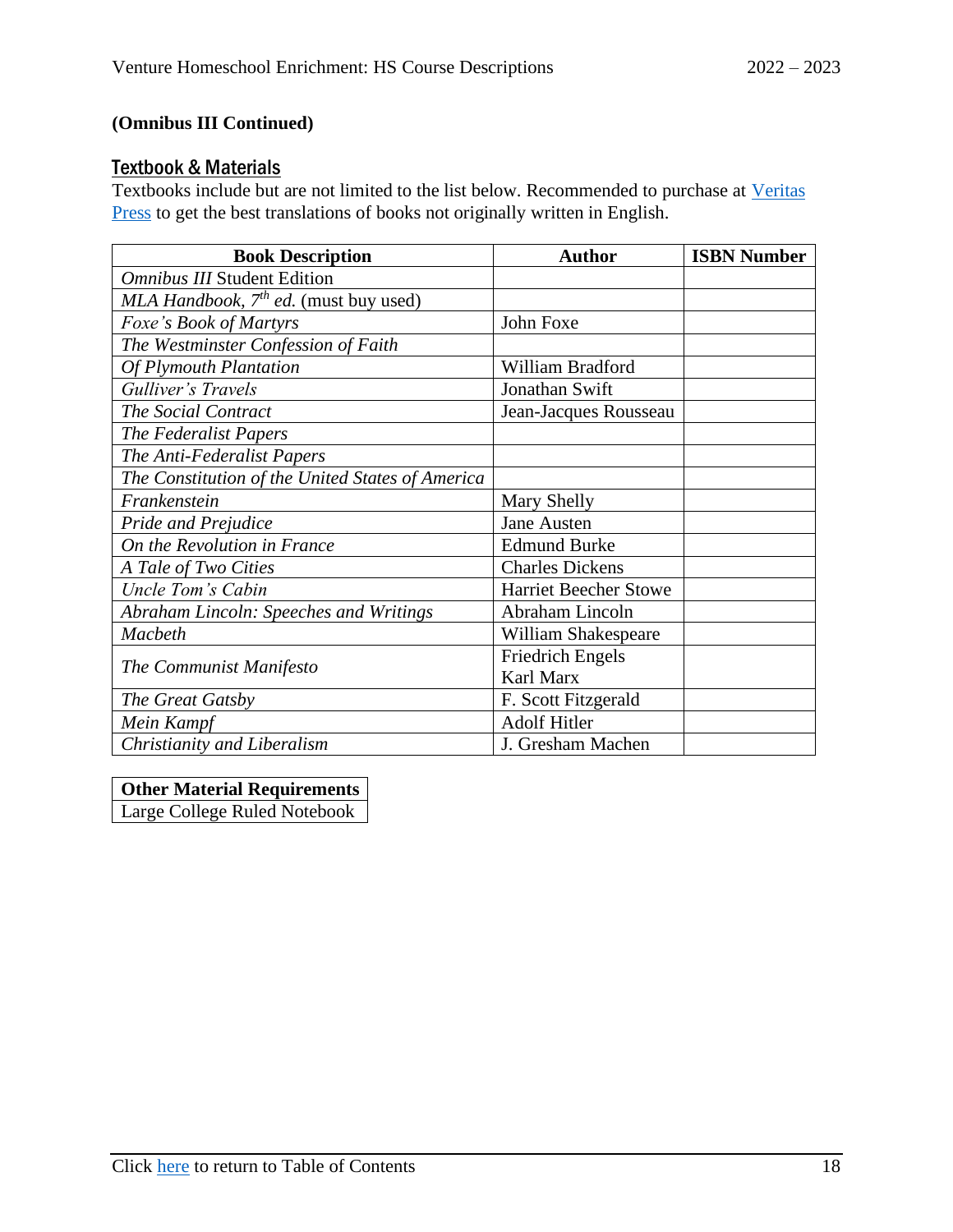## <span id="page-22-0"></span>Omnibus IV

#### <span id="page-22-1"></span>Course Description

This course is a classical Christian approach to ancient literature, history, and philosophy with rigorous college preparatory research writing (7-10 in-class essays, multiple revisions, and two 10+ page research papers). Omnibus IV follows Venture Omnibus classes Omnibus I-III. Omnibus IV studies more difficult texts, incorporates the growing rhetorical nature of the students, and engages them at more mature, higher academic level: teaching with the emphasis on ideas, not simply information. The Omnibus textbook leads the student through the study of whole-book great works (not anthologies) of the modern era. The class is worth four honors-level credits (research writing, medieval history, philosophy, and literature) and takes a great deal of reading time.

#### <span id="page-22-2"></span>**Expectations**

Students must pass a four page timeline test for entrance into Omnibus IV, take the timeline test each class day throughout the year (20% of the grade), answer required reading questions in a discussion notebook (20%), actively participate in class through discussion, presentations, and activities (20%), and satisfy the writing requirements by taking 30 minute in-class essay tests over reading material, and writing two research papers (40%).

#### <span id="page-22-3"></span>**Prerequisites**

- **Parent must contact Mrs. Bertino through Mrs. Hall, [becca@venturetyler.com,](mailto:becca@venturetyler.com) prior to enrolling.**
- Pre-class mastery of medieval history timeline
- Essay writing and MLA documentation experience (new students must provide Mrs. Bertino writing samples before enrollment)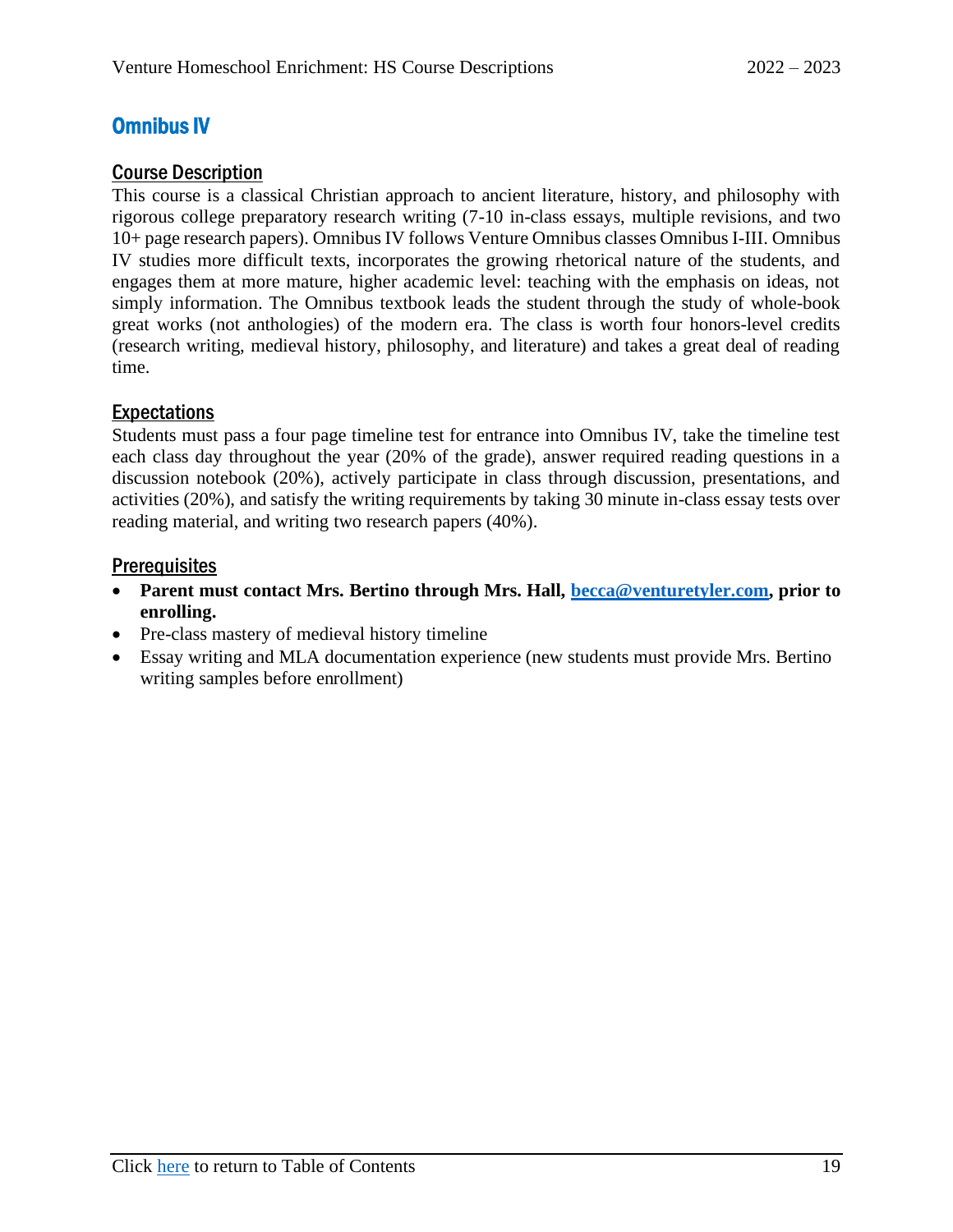## **(Omnibus IV Continued)**

#### <span id="page-23-0"></span>**Textbook & Materials**

Textbooks include but are not limited to the list below. Recommended to purchase at [Veritas Press](https://veritaspress.com/) to get the best translations of books not originally written in English.

| <b>Book Description</b>                    | <b>Author</b>          | <b>ISBN Number</b> |
|--------------------------------------------|------------------------|--------------------|
| <b>Omnibus IV Student Edition</b>          |                        |                    |
| MLA Handbook, $7^{th}$ ed. (must buy used) |                        |                    |
| <b>Iliad</b>                               | Homer                  |                    |
| Peloponnesian War                          | Thucydide              |                    |
| Republic                                   | Plato                  |                    |
| Nichomachean Ethics                        | Aristotle              |                    |
| Poetics                                    | Aristotle              |                    |
| Art and the Bible                          | Francis Schaeffer      |                    |
| The Apocrypha                              |                        |                    |
| The War with Hannibal                      | <b>Titus Livy</b>      |                    |
| <b>Knowing God</b>                         | J.I. Packer            |                    |
| On the Nature of Things                    | Lucretius              |                    |
| Cicero                                     |                        |                    |
| <b>Annals of Imperial Rome</b>             | Tacitus                |                    |
| <b>Eclogues and Georgics</b>               | Virgil                 |                    |
| The Jewish Wars                            | Flavius Josephus       |                    |
| <b>Meditations</b>                         | <b>Marcus Aurelius</b> |                    |
| <b>Apostolic Fathers</b>                   |                        |                    |

### **Other Material Requirements**

Large College Ruled Notebook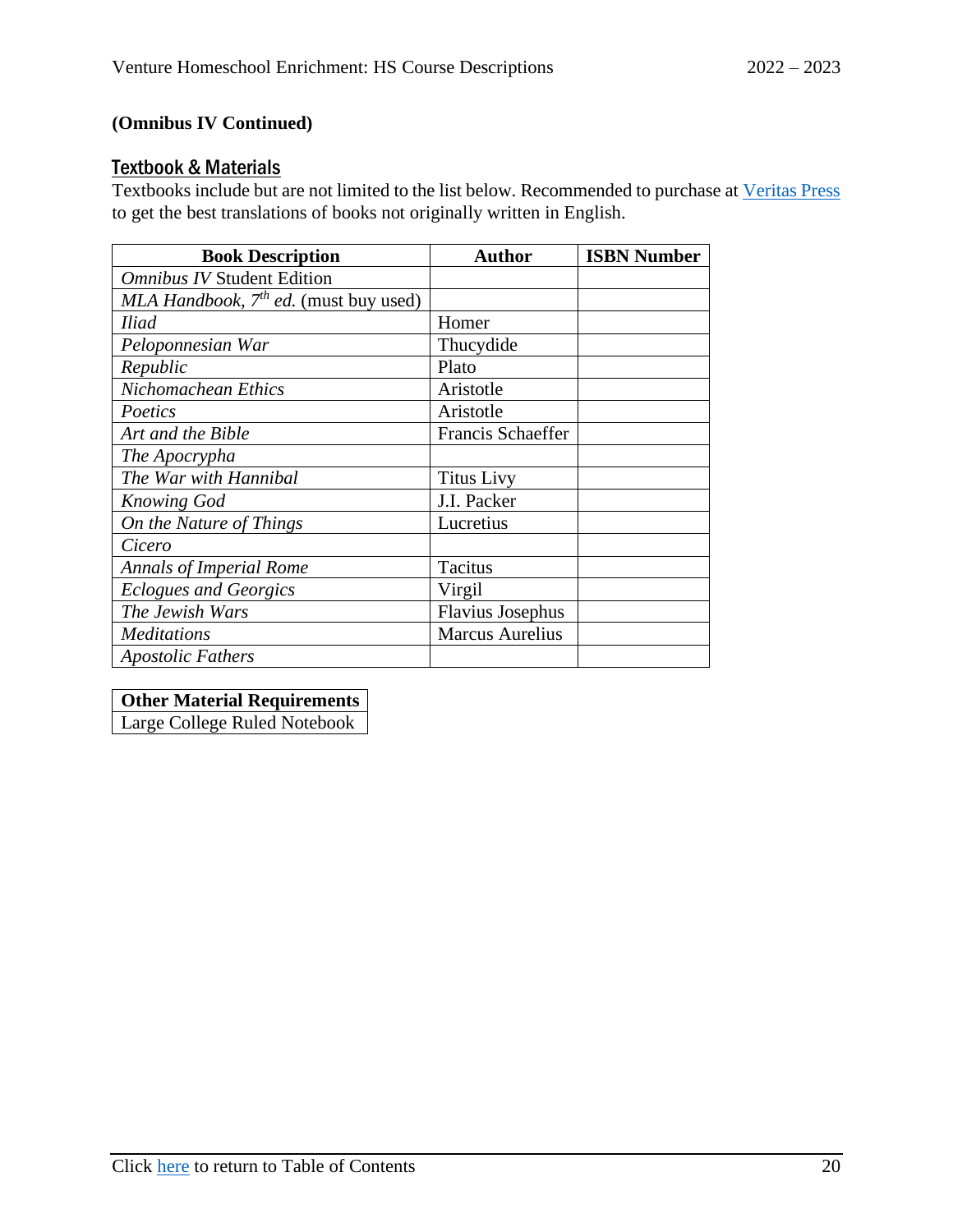## <span id="page-24-0"></span>Pre-Calculus

### <span id="page-24-1"></span>Course Description

This class will include topics needed to prepare your student for college level calculus including exponential and logarithmic functions, matrices and determinants, statistics and probability, a complete course in trigonometry, and more.

#### <span id="page-24-2"></span>Expectations

Students will be required to work on this course a minimum of one hour per day.

Parents will be required to grade daily work each and every school day.

#### <span id="page-24-3"></span>**Prerequisites**

<span id="page-24-4"></span>Algebra 1, Algebra 2, & Geometry

| <b>Textbook Description</b>         | <b>Edition</b> | <b>Note</b>                               |
|-------------------------------------|----------------|-------------------------------------------|
| Pre-Calculus Real Mathematics, Real | $\neg$ th      |                                           |
| <i>People</i> , by Ron Larson       |                | Provided by Venture – Included in tuition |

| <b>Other Material Requirements</b> | <b>Note</b>                                                                                            |
|------------------------------------|--------------------------------------------------------------------------------------------------------|
| SAT approved calculator            | TI 36X Pro is recommended, but not<br>required if you already have another SAT<br>approved calculator. |
| <b>Computer Access</b>             |                                                                                                        |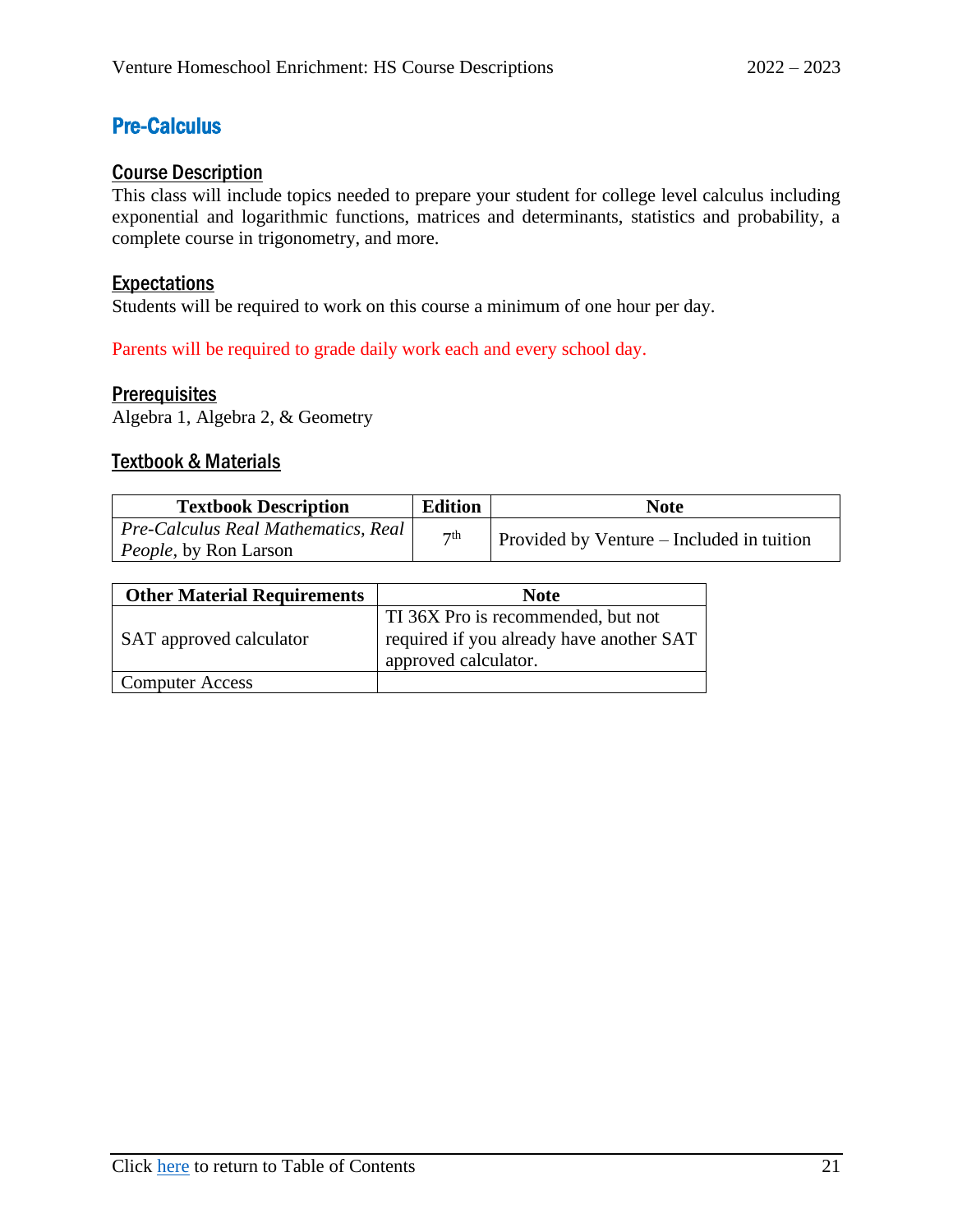## <span id="page-25-0"></span>**Physics**

## <span id="page-25-1"></span>Course Description

This college-prep physics course provides a detailed introduction to the methods and concepts of general physics, heavily emphasizing vector analysis. Students will also become very familiar with 1D and 2D motion, Newton's Laws and their application, gravity, work and energy, momentum, periodic motion, waves, optics, electrostatics, electrodynamics, electrical circuits, and magnetism.

## <span id="page-25-2"></span>Expectations

Students will complete half a module every week and be tested every other week. There are reading assignments, on your own questions, review questions, and laboratory assignments weekly. The time spent on this class is a minimum of an hour every school day. The class time will be divided into experiments/laboratory (Tuesday) and lecture (Wednesday).

#### Parents are required to grade review questions each week.

### <span id="page-25-3"></span>**Prerequisites**

Algebra 1 Introduction to basic trigonometric functions (sine, cosine, and tangent).

<span id="page-25-4"></span>

| <b>Textbook Description</b>            | <b>Edition</b>  | <b>ISBN Number</b> | <b>Notes</b>          |
|----------------------------------------|-----------------|--------------------|-----------------------|
| Apologia Science                       |                 |                    |                       |
| <b>Exploring Creation with Physics</b> | 2 <sup>nd</sup> | 978-1-946506-59-7  |                       |
| <b>Student Textbook</b>                |                 |                    |                       |
| Lab Manual                             | N/A             | N/A                | Venture will provide. |

| <b>Other Material Requirements</b> | <b>Note</b>                              |  |
|------------------------------------|------------------------------------------|--|
| SAT approved calculator            | TI 36X Pro is recommended, but not       |  |
|                                    | required if you already have another SAT |  |
|                                    | approved calculator.                     |  |
| Computer with Microsoft Word       | For writing conclusions to lab reports   |  |
| or other equivalent software       |                                          |  |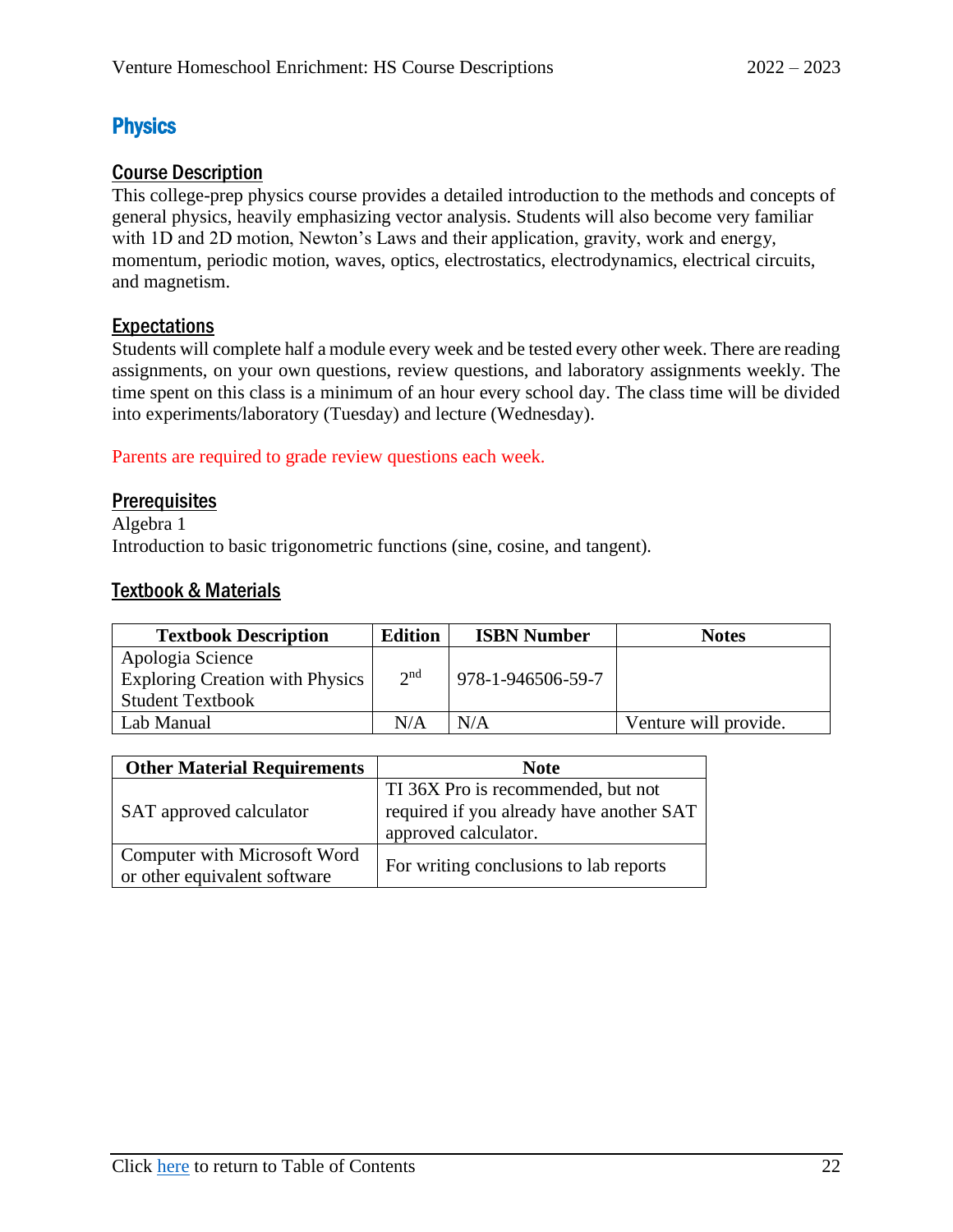## <span id="page-26-0"></span>Word Roots

#### <span id="page-26-1"></span>Course Description

The Word Roots class teaches Latin and Greek roots so that students can improve their skills in reading, writing, and test taking. Students will memorize the meanings of 100 Latin and Greek roots and practice identifying them in their derivatives. They will also learn over 100 vocabulary words using those roots. Word Roots B can be taken after Word Roots A or as a standalone class.

#### <span id="page-26-2"></span>**Expectations**

In a typical week, students in Word Roots B would have 3 review exercises, 1 activity page, and around 12 vocabulary words to define. They are also expected to study their word roots weekly. Throughout the year, students will have around 20 quizzes, two projects, eight tests, one midterm and one final.

#### <span id="page-26-3"></span>**Prerequisites**

<span id="page-26-4"></span>None

| <b>Textbook Description</b>                        | <b>ISBN Number</b> |  |
|----------------------------------------------------|--------------------|--|
| Vocabulary from Classical Roots B   978-0838822524 |                    |  |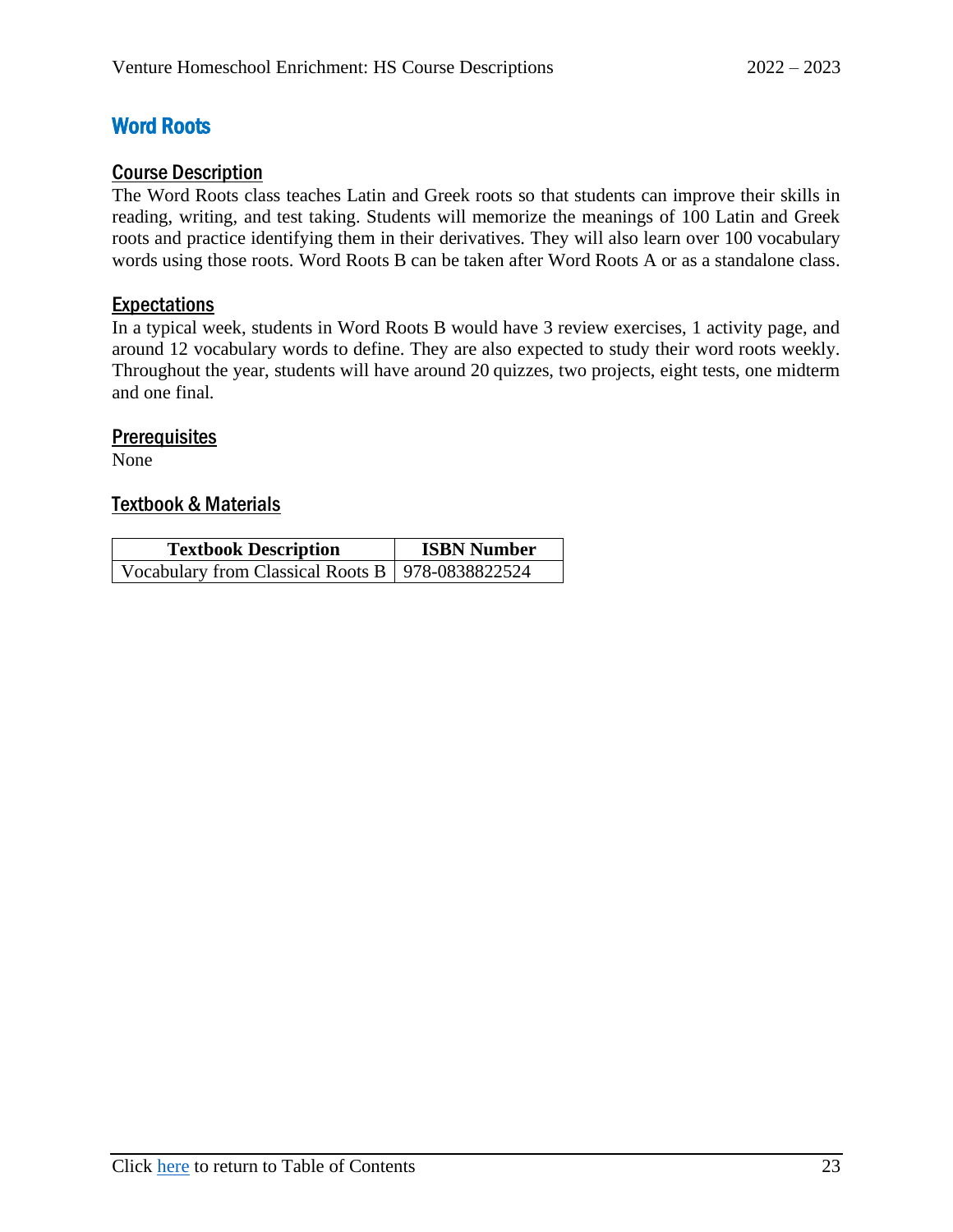## <span id="page-27-0"></span>Write Shop II

### <span id="page-27-1"></span>Course Description

In addition to teaching descriptive narration, narrative voice, and point of view, Write Shop II offers comprehensive lessons in essay writing. Students learn to write and edit opinion essays, compare/contrast essays, and essays that describe or define. Special focus is placed on writing timed essays.

## <span id="page-27-2"></span>Expectations

One lesson will be covered every 2-3 weeks and a completed paper will be due at the end of that time. Our class time will set the groundwork for the writing that will take place at home during the week. You can expect to spend approximately 30-45 minutes per day on this class.

### <span id="page-27-3"></span>**Prerequisites**

Write Shop 1 or its equivalent

### <span id="page-27-4"></span>Co-Requisites

Show proof of co-enrollment of a grammar curriculum at home or at Venture. This curriculum needs to be comparable to 7th grade grammar or higher. Some curriculum suggestions include Abeka, Rod and Staff, and Shurley English. The parent will be required to show proof of grammar progress via graded worksheets, quizzes, and tests. Solid grammar progress is necessary for growth in writing skills. If you have any questions, please contact the Cindy Sharp or Becca Hall.

<span id="page-27-5"></span>

| <b>Textbook Description</b>    | <b>Edition</b> | <b>ISBN Number</b> |
|--------------------------------|----------------|--------------------|
| Write Shop II Student Workbook | ∠th            | 9781935027515      |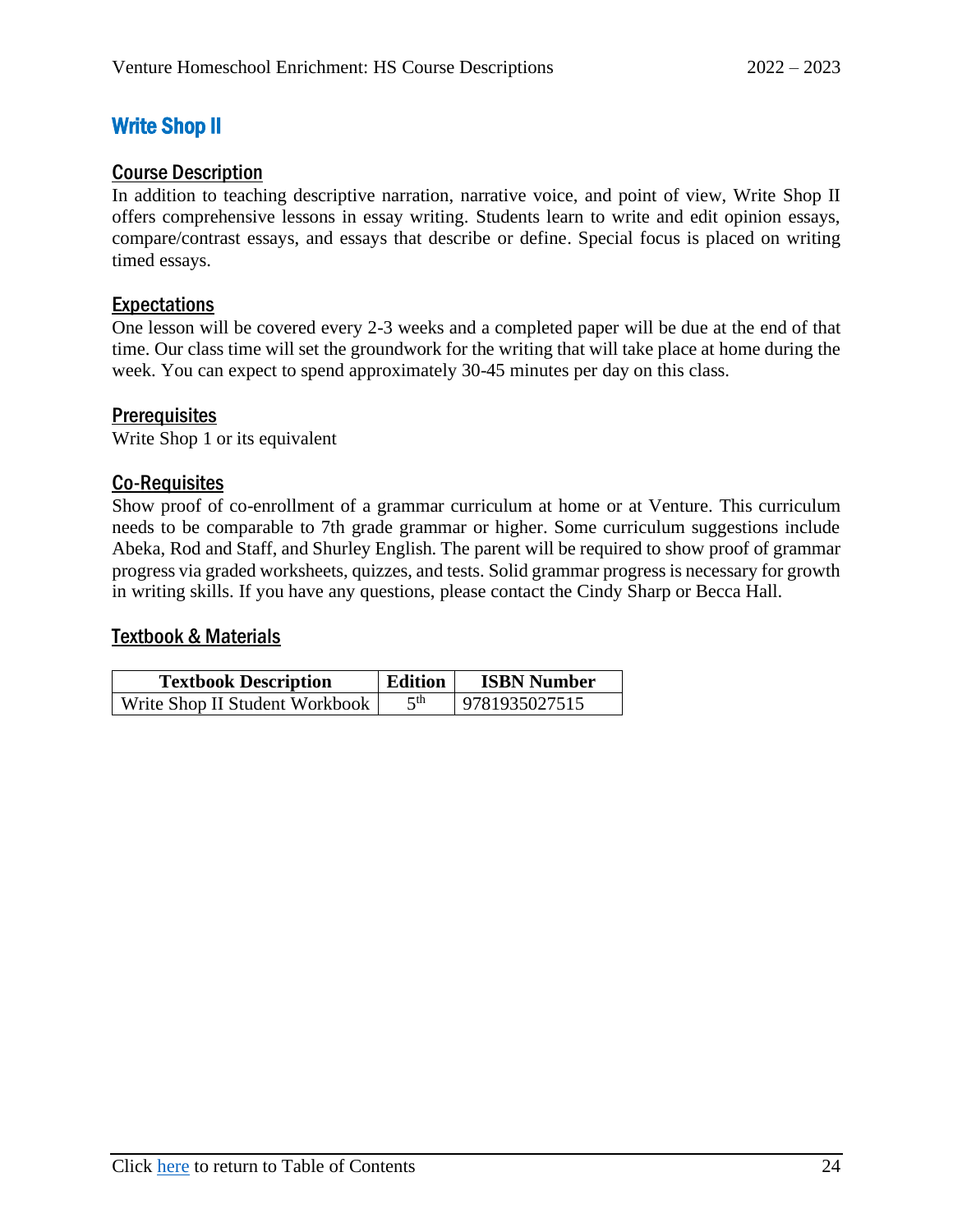# Elective Courses

## <span id="page-28-1"></span><span id="page-28-0"></span>Art

Hands-on art instruction. Students will do three-dimensional art, including ceramics and sculpture. They will also do two-dimensional art including drawing, mixed media, and oil pastels. This class will focus on the elements of art and design. We will talk about classical artists and techniques.

## <span id="page-28-2"></span>Girls' Club

Open to middle school and high school female students who want to develop a deeper community with the girls of Venture. Girls' Club will meet every Tuesday after school for a fun time of Bible Study, bullet journaling, crafts, games, food, and fun! \$100 supply fee per student covers materials and snacks.

## <span id="page-28-3"></span>Journalism Club

Open to students who have either completed the Journalism class or are concurrently enrolled in either Journalism 1 or 2. This club will build on the skills learned in the classroom, creating the Venture Voice among other projects.